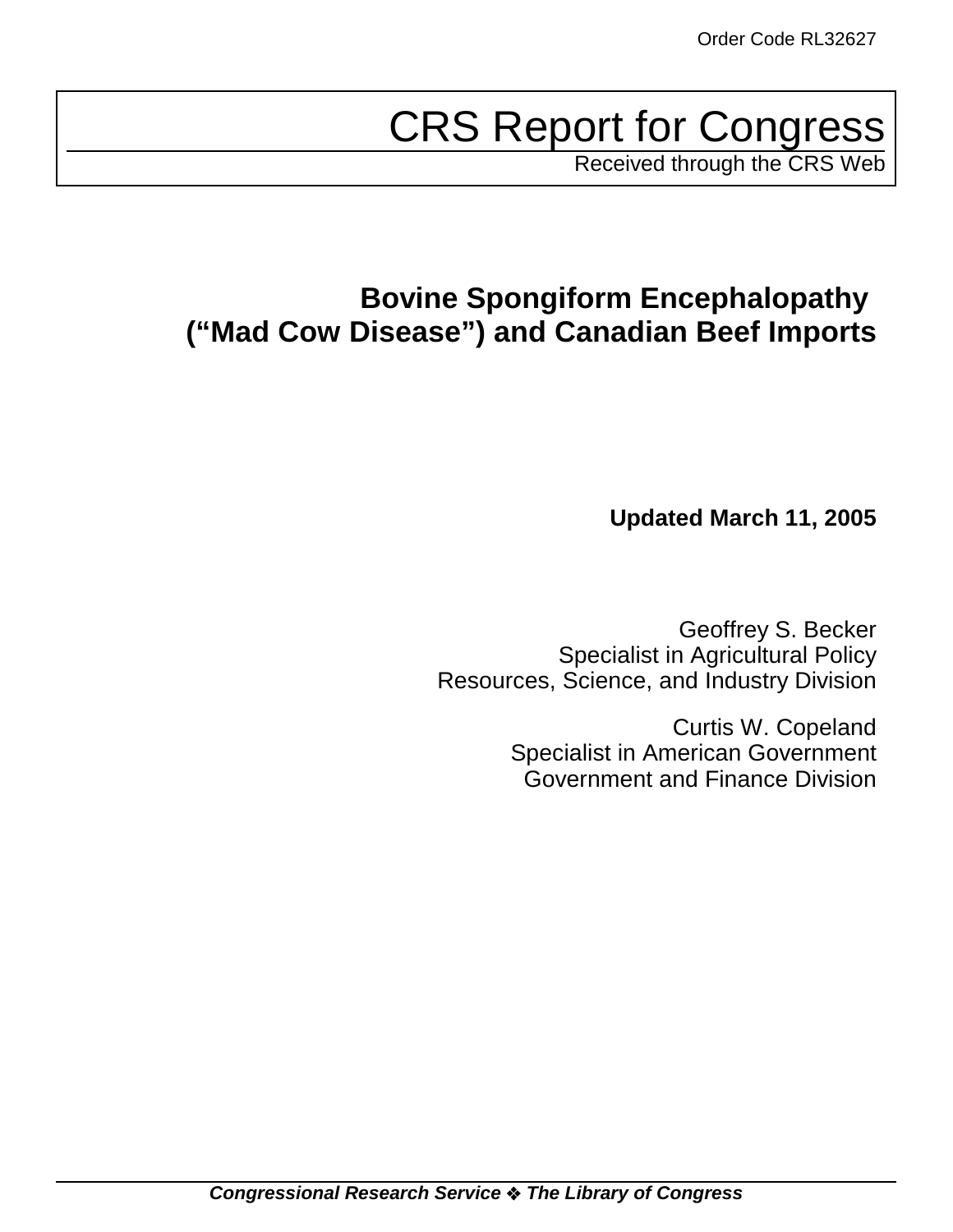## Bovine Spongiform Encephalopathy ("Mad Cow Disease") and Canadian Beef Imports

#### **Summary**

Bovine spongiform encephalopathy (BSE or "mad cow disease") is a degenerative, fatal disease affecting the nervous system in cattle. In May 2003, BSE was confirmed in a cow in Alberta, Canada — the first known native North American case. In December 2003, BSE was confirmed in a Canadian-born cow in Washington State — the first known U.S. occurrence. On January 2 and 11, 2005, Canada announced two more cases of BSE, also in Alberta cows.

As the 2003 cases emerged, the Administration undertook a number of steps designed to strengthen U.S. BSE protections. The U.S. Department of Agriculture (USDA) at one point in 2003 had banned all Canadian beef imports, but several months later, began to gradually reopen the border to some of them. The method by which it eased its initial Canadian beef ban raised concerns among some lawmakers, and has been one of a number of BSE-related issues of interest to Congress.

Specifically, shortly after the May 2003 Canadian BSE discovery, USDA published an interim final rule in the *Federal Register* prohibiting the importation of cattle and other ruminants and ruminant products from Canada. Then in August 2003, using its authority to permit imports from BSE countries "in specific cases," USDA began to relax this prohibition by allowing the importation of certain products, including boneless beef from animals under 30 months old, that it considers to be of much lower risk for BSE contamination.

After USDA acted on several subsequent occasions to expand the types of permitted products beyond those announced in August 2003, and to ease the conditions for their entry into the United States, a federal judge in April 2004 halted the expansion. He concluded that USDA had not followed rulemaking procedures as spelled out in the Administrative Procedure Act (APA). The judge noted, among other things, that import restrictions were being relaxed "at the very same time when USDA is in the middle of a rulemaking to determine whether to take such a step."

The judge was referring to a November 4, 2003, proposed rule that would allow entry of additional types of Canadian beef, other ruminant products, including younger cattle. After the court's ruling, USDA officials agreed to limit bovine imports only to those they had approved for entry in August 2003, until after a final rule could be published. USDA published this rule in final form on January 4, 2005, which was to take effect March 7, 2005. However, the same federal judge, responding to another lawsuit, granted a temporary injunction that blocks implementation of the rule. So, the timing and extent of additional Canadian cattle and beef imports remain unclear as of this writing.

This report, which will be updated if significant developments ensue, provides a narrative chronology of selected U.S. actions after the discovery of BSE in North America, presenting in sequence this often confusing chain of events. The report focuses on USDA's steps to reopen the U.S. border to Canadian beef, and concludes with a discussion of USDA's actions in the context of APA rulemaking procedures.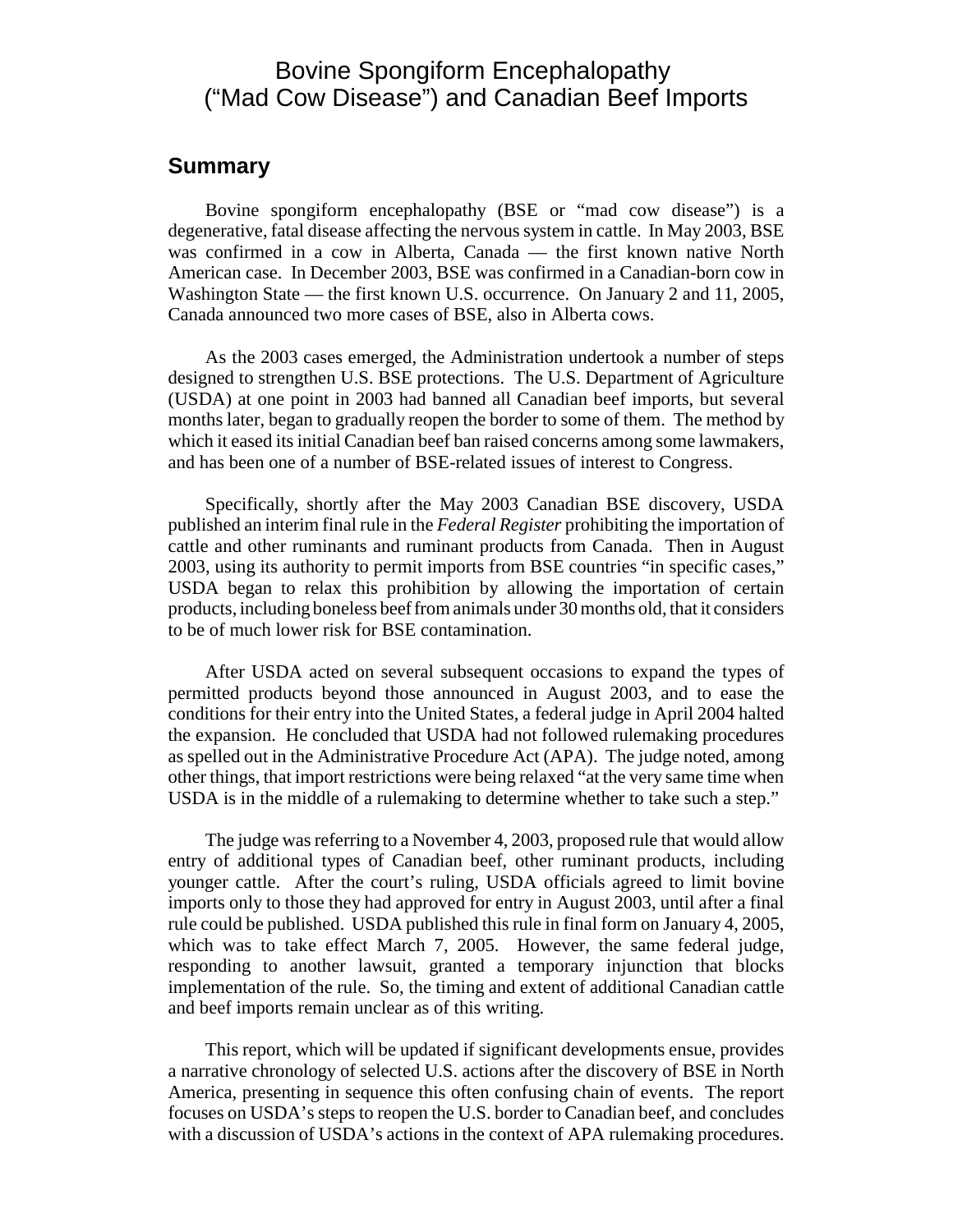## **Contents**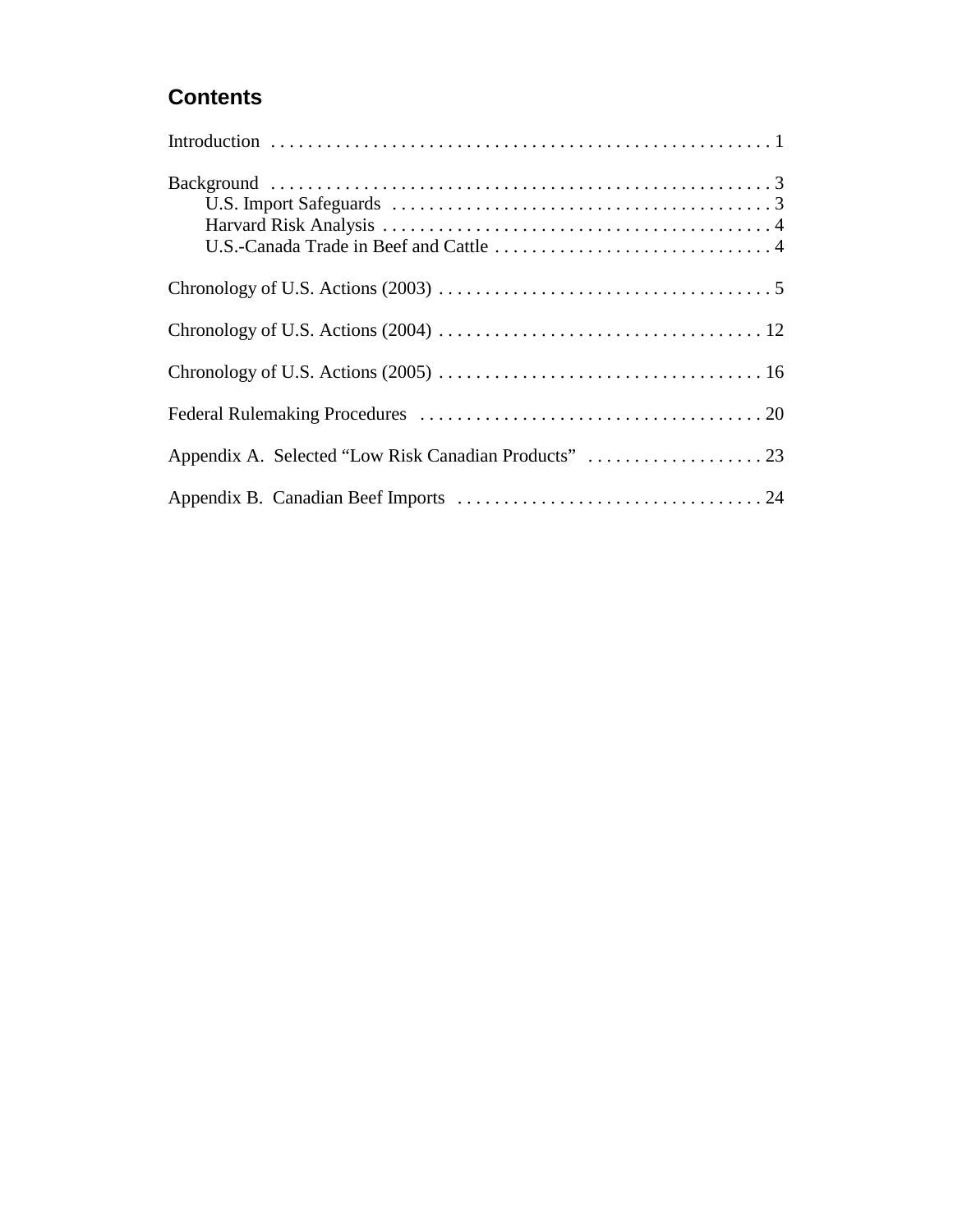## Bovine Spongiform Encephalopathy ("Mad Cow Disease") and Canadian Beef Imports

## **Introduction1**

Bovine spongiform encephalopathy (BSE, or "mad cow disease") has been discovered four times in North America since 2003, all in cattle of Canadian birth. Three of the animals were found in western Canada, and one was discovered in Washington State. The discoveries triggered worldwide bans on first Canadian, and then U.S., beef and cattle. Although some countries have partially lifted their bans, exports from the two countries remain disrupted. Also, though the U.S. Department of Agriculture (USDA) has restored U.S. imports of Canadian beef, mostly boneless products from younger animals, U.S. imports of Canadian live cattle and a number of other ruminant products remain suspended.<sup>2</sup>

BSE is a degenerative, fatal disease affecting the nervous system in cattle. The most likely cause of infection is feed composed of BSE-contaminated animal protein. BSE was first discovered in Great Britain in 1986, and the great majority of the world's approximately 187,000 cases have occurred there (in declining numbers in recent years). Approximately 160 people, most of them in Great Britain, have contracted new-variant Creutzfeldt-Jakob disease (vCJD), which is assumed to be linked to exposure to BSE, more specifically through consumption of cattle products contaminated with the BSE agent.

In May 2003, the Canadian Food Inspection Agency (CFIA) announced the first native North American case of BSE, in a Black Angus cow in Alberta that was born in 1997.<sup>3</sup> Seven months later, in December 2003, USDA confirmed BSE in a Holstein dairy cow in Washington State, the first case discovered inside the United States. The Washington State animal was born in Canada in 1997, shortly before both countries banned the practice of feeding most ruminant material back to cattle and other ruminants.

On January 2, 2005, Canadian officials confirmed a third North American BSE case, in an Alberta dairy cow born in 1996. Nine days later on January 11, they

<sup>&</sup>lt;sup>1</sup> For questions on BSE issues discussed in this report, contact Geoffrey S. Becker at 7-7287. For questions on administrative procedure matters, contact Curtis W. Copeland at 7-0632.

<sup>&</sup>lt;sup>2</sup> Ruminants are animals that have multiple stomachs, such as cattle, sheep, goats, bison, deer, elk, caribou, moose, and camels.

<sup>&</sup>lt;sup>3</sup> In December 1993, Canada reported its first case of a BSE-infected cow, but in an animal believed to have been imported from Great Britain in 1987.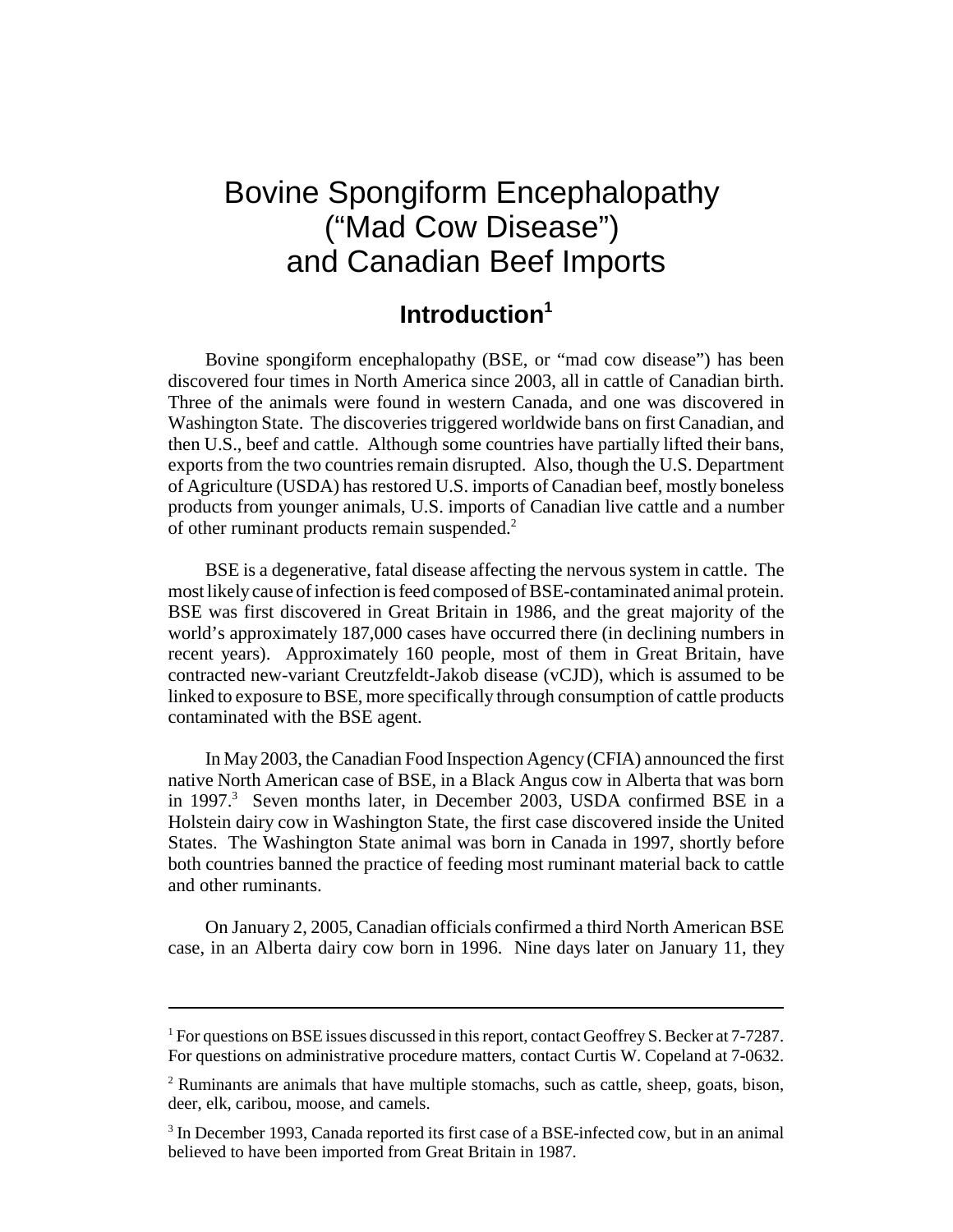confirmed a fourth case, in an Alberta beef cow born in March 1998, after the 1997 feed ban had been announced.

The May 2003 discovery of BSE in Canada caused the United States to immediately prohibit the importation of cattle, beef, and other ruminant products into the United States from Canada; other countries followed suit. After the discovery of BSE in the United States, other countries quickly banned the importation of U.S. ruminants and ruminant products. The two BSE cases led both countries to undertake extensive epidemiological investigations to determine their source and whether other cattle were infected, and to make additional policy changes aimed at improving their existing BSE safeguards.<sup>4</sup>

In August 2003, several months after the Canadian BSE announcement but before the United States reported the Washington State case, USDA officials began to approve for import some types of Canadian beef (and some other ruminant products). On November 4, 2003, USDA published a proposed rule to expand imports of beef, live cattle, and other ruminants and ruminant products.

However, prior to publication of a final rule on the matter, USDA on several occasions between August 2003 and April 2004 had already clarified and/or expanded the types of permitted products. A federal judge in late April 2004 halted any beef imports beyond the types of products the Department had approved in August 2003. The judge concluded that the Department had not followed proper rulemaking procedures (see "April 26, 2004" entry).

USDA subsequently published the final rule on January 4, 2005, to take effect March 7, 2005. But the same judge temporarily blocked implementation, pending a full trial on the rule's merits. USDA's actions on Canadian imports also came under criticism by its Office of Inspector General (OIG), and by a number of Members of Congress, although others have defended the Department's rulemaking on the matter (see 2005 date entries).

This report provides a narrative chronology of selected U.S. actions after the discovery of BSE in North America, presenting in sequence this often confusing chain of events. The report focuses on USDA's steps to reopen the U.S. border to Canadian beef; it is not intended to be exhaustive of all BSE-related events. Not covered, for example, are (1) the Administration's efforts to reopen foreign markets to U.S. beef products; (2) USDA's and the Food and Drug Administration's regulatory changes to tighten domestic BSE safeguards; and (3) congressional actions (prior to 2005), which include BSE oversight hearings, a variety of BSE-related bills, and communications with Administration officials about BSE matters.

The description of the following events is taken from a number of sources, with an emphasis on official U.S., Canadian, and other public documents where possible. More on these sources and other BSE-related issues can be found in:

<sup>&</sup>lt;sup>4</sup> For more detailed background on these safety measures, please refer to the CRS reports on BSE listed here.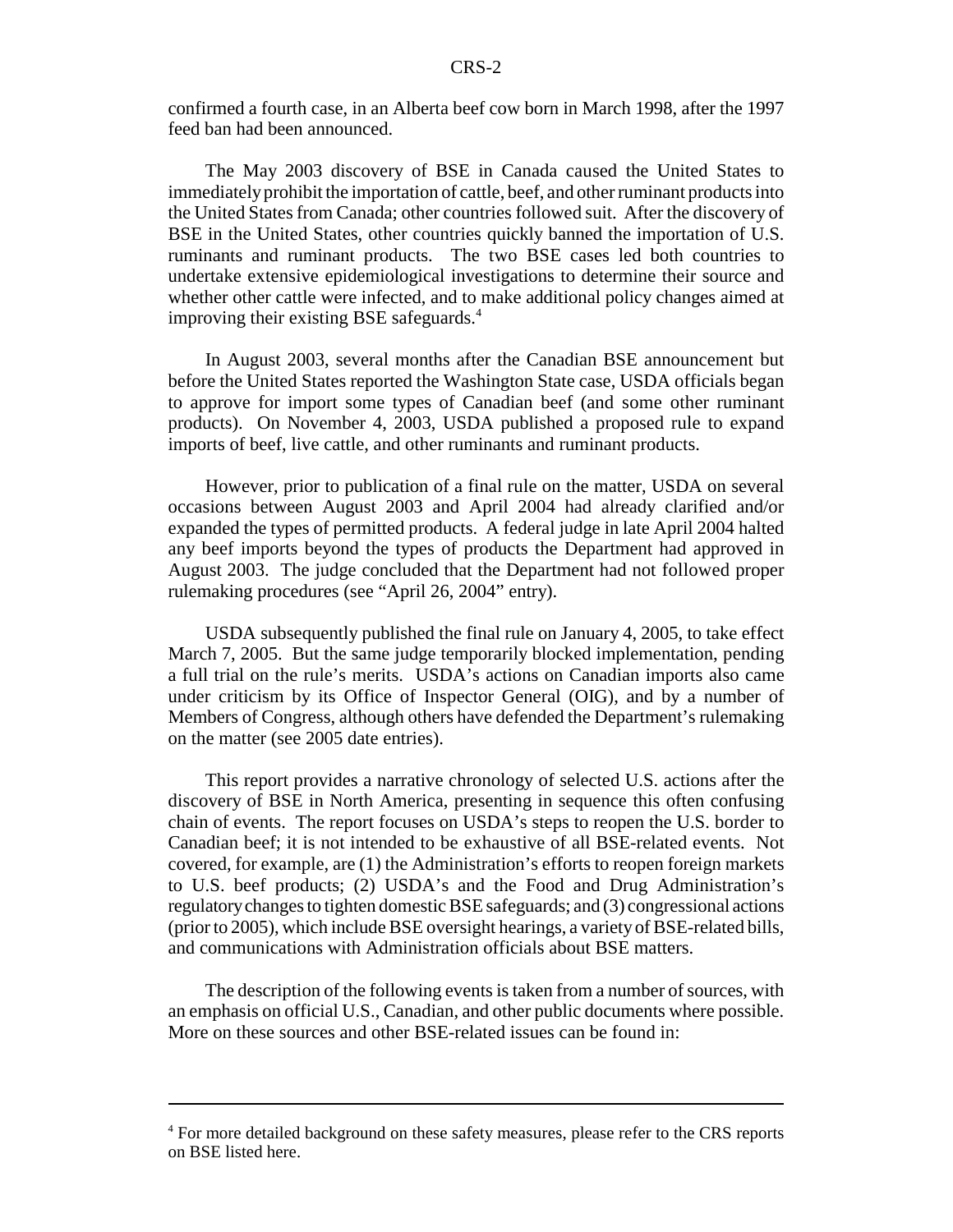- ! CRS Issue Brief IB10127, *Mad Cow Disease: Agricultural Issues for Congress*, by Geoffrey S. Becker;
- ! CRS Report RL32199, *Bovine Spongiform Encephalopathy (BSE, or "Mad Cow Disease"): Current and Proposed Safeguards*, by Sarah A. Lister and Geoffrey S. Becker;
- ! CRS Report RS21709, *Mad Cow Disease and U.S. Beef Trade*, by Charles E. Hanrahan and Geoffrey S. Becker.

## **Background**

#### **U.S. Import Safeguards**

USDA's Animal and Plant Health Inspection Service (APHIS) is responsible for among other things protecting U.S. animal health, including the exclusion of foreign diseases that can potentially harm U.S. herds and flocks. USDA's Food Safety and Inspection Service (FSIS) oversees the safety of most U.S. meat and poultry for human consumption, including imported products. (The Food and Drug Administration (FDA) within the U.S. Department of Health and Human Services oversees the safety of most other human foods and of animal feeds.)

In 1989, APHIS began to ban the importation of live ruminants (i.e., cattle, sheep, goats, deer, elk, buffalo) and many ruminant products from the United Kingdom and other countries where native cases of BSE has been diagnosed.<sup>5</sup> APHIS amended these import restrictions over subsequent years as scientists learned more about BSE and its means of transmission. The practical effect of these rules (published in parts of 9 CFR 93, 94, and 95) has been that virtually no ruminants, and very few products of ruminants, can be imported from any country with BSE, even those with a single case and/or that have BSE safeguards that meet or exceed international standards.<sup>6</sup> In August 2003, Canada became the exception to this more extensive U.S. ban. USDA stated at the time that a review of scientific evidence indicated that the risk to public health from the single Canadian case was extremely low (see "August 8, 2003" entry).

U.S. import restrictions constitute one of what authorities have termed "three firewalls" erected (prior to the 2003 North American cases) to keep BSE out of the United States and to contain it if it should occur. The other two firewalls are a 1997

<sup>&</sup>lt;sup>5</sup> As of July 7, 2004, 23 countries had reported one or more indigenous cases of BSE, and another three, including the United States, reported only imported cases. OIE provides updated information on countries with BSE at [http://www.oie.int/eng/info/en\_esb.htm].

 $6$  The international standards are set by the International Office of Epizootics (OIE). Other sources for this section include various APHIS backgrounders and briefing materials, available at [http://www.aphis.usda.gov/lpa/issues/bse/bse.html]. Also, under FSIS's foreign inspection program, no establishments in countries with BSE have been permitted to ship beef to the United States.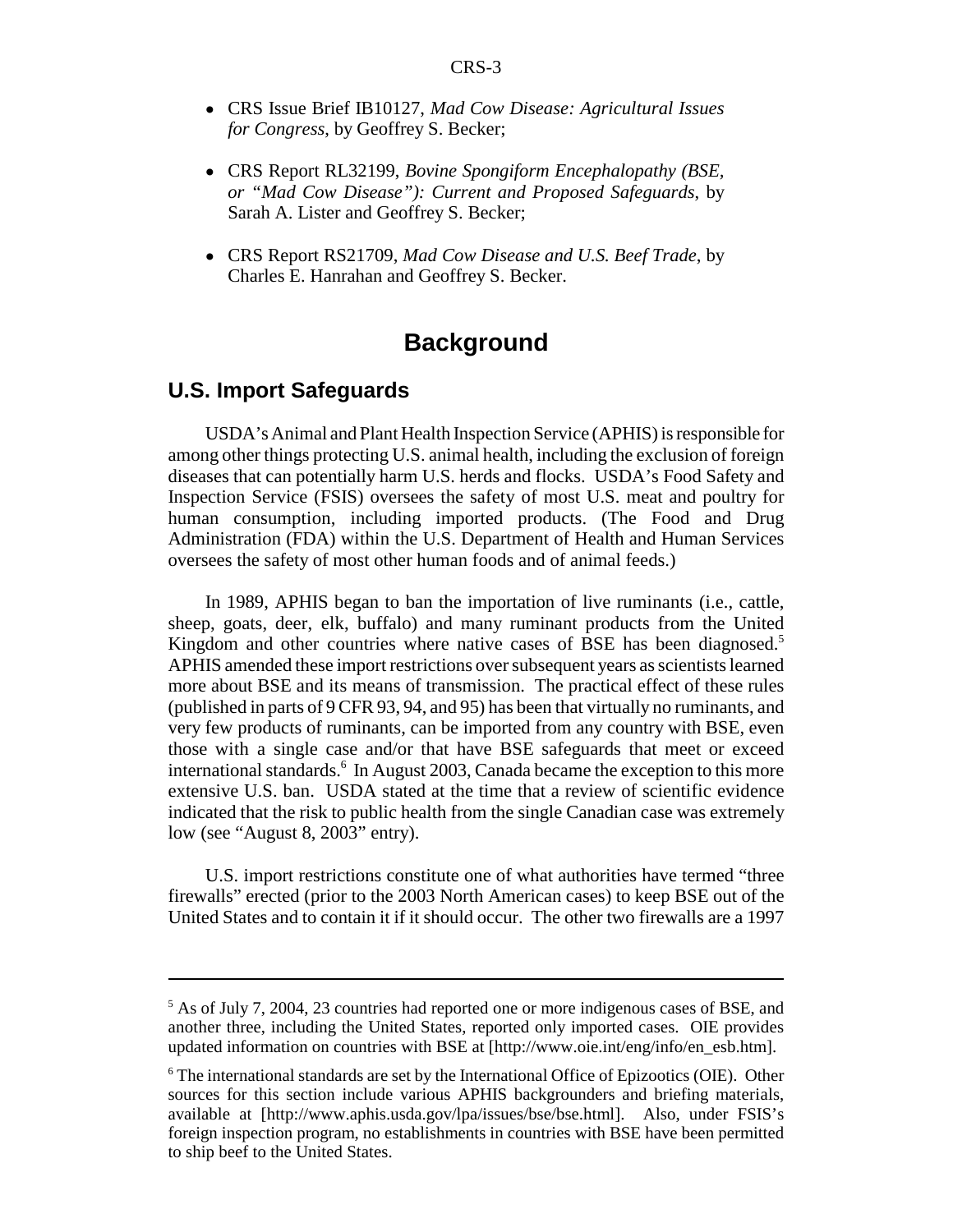FDA ban on feeding most mammalian proteins to cattle and other ruminants, and a targeted APHIS domestic BSE testing and surveillance program.<sup>7</sup>

#### **Harvard Risk Analysis**

Shortly after discovery of the Canadian BSE case, USDA officials asked the Harvard Center for Risk Analysis to reassess its November 2001 analysis of the potential for an outbreak and spread of BSE in the United States. The reassessment, released in October 2003, concluded in part that "the possible introduction of BSE into the United States from Canada cannot be dismissed," but said that the likelihood was very low and that U.S. protective measures would contain any possible spread.<sup>8</sup> However, the reassessment also noted that a group of cattle imported into Canada from the United Kingdom in 1993 included one that was found to have BSE:

If additional animals in this group harbored the disease and were slaughtered and rendered, infectivity may have been introduced into the Canadian and U.S. cattle feed supplies before the 1997 feed ban was implemented in both countries.... If additional animals were infected, they may have been exported to the U.S. as well.... [It] appears that any related introduction of BSE into the U.S. from Canada would have been due to the import of either infected animals or contaminated feed. Imports are a plausible source of introduction of BSE into the U.S. from Canada because the American and Canadian beef industries are closely linked.<sup>9</sup>

#### **U.S.-Canada Trade in Beef and Cattle10**

Prior to the BSE cases, the United States was Canada's most important market for cattle as well as beef exports. In 2002, nearly 1.1 billion pounds of Canadian beef and veal were imported into the United States, representing approximately one-third of all U.S. beef imports and nearly 4% of total U.S. beef consumption. Canada also exported nearly 1.7 million live cattle and calves to the United States in 2002,

<sup>&</sup>lt;sup>7</sup> The FDA Center for Veterinary Medicine (CVM), responsible for the safety of animal feed ingredients, began prohibiting the use of most mammalian protein in feeds for ruminants in August 1997, a restriction commonly called the "feed ban," which was published as a final rule June 5, 1997 (*Federal Register*, vol. 62, no. 108, p. 30935). CRS Report RL32199, *Bovine Spongiform Encephalopathy (BSE or "Mad Cow" Disease: Current and Proposed Safeguards*, by Sarah A. Lister, and Geoffrey S. Becker, describes the three "firewalls" in more detail.

<sup>8</sup> Cohen, Joshua, and George M. Gray, *Evaluation of the Potential Spread of BSE in Cattle and Possible Human Exposure Following Introduction of Infectivity into the United States from Canada*, pp. 1-2 (undated 2003 report). Harvard Center for Risk Analysis, School of Public Health. See [http://www.aphis.usda.gov/lpa/issues/bse/harvard\_10-3/text\_wrefs.pdf].

<sup>9</sup> *Ibid*.

<sup>&</sup>lt;sup>10</sup> Sources: USDA, Economic Research Service, "Background statistics on U.S. beef and cattle industry," at [http://www.ers.usda.gov/news/BSECoverage.htm]. Also see the ERS report *U.S. 2003 and 2004 Livestock and Poultry Trade Influenced by Animal Disease and Trade Restrictions* (LDPM-120-01), July 2004. Although most of USDA's administrative actions on Canadian imports affect other types of ruminants, this CRS report focuses primarily on beef and cattle, which by far are the most prevalent of such imports.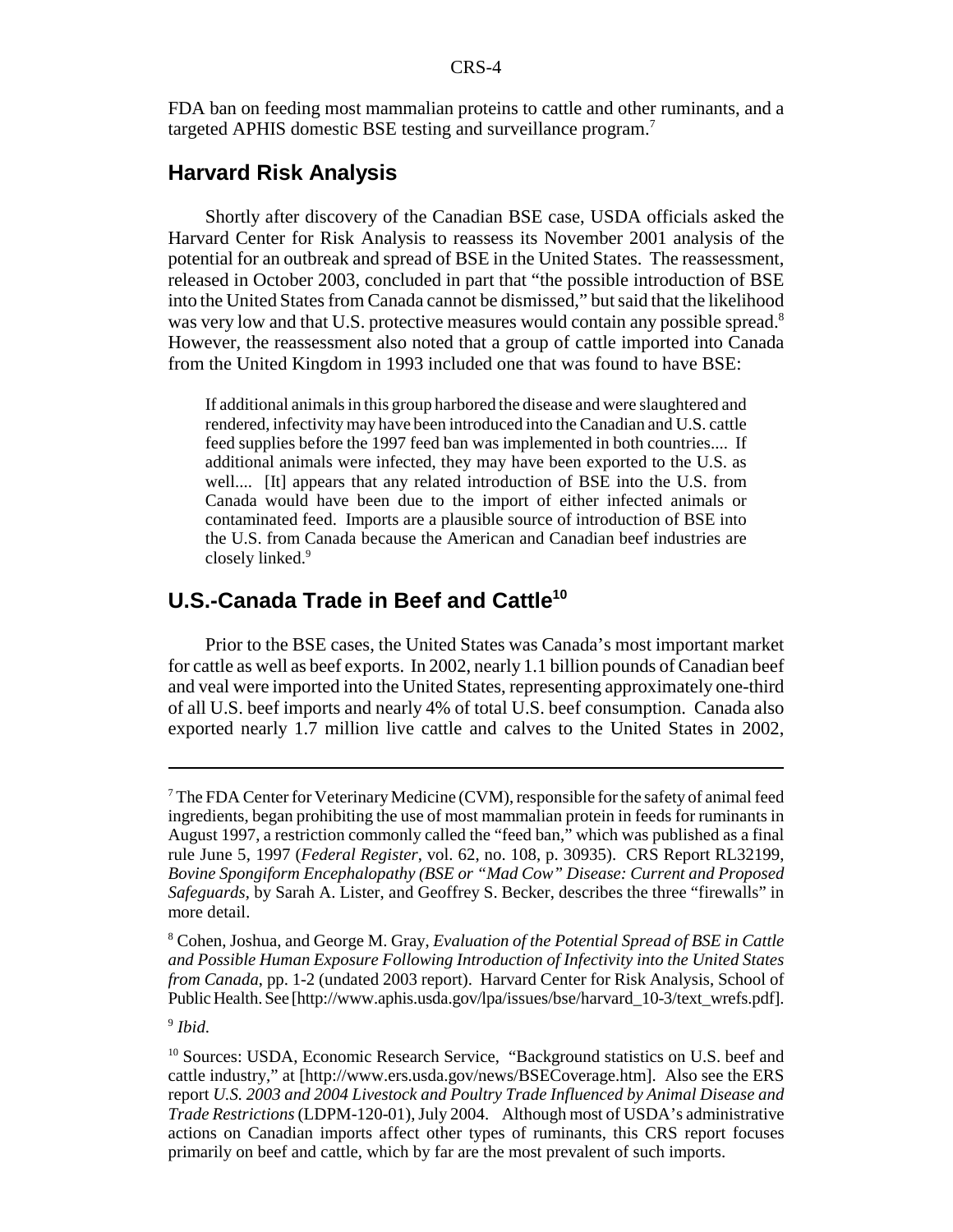accounting for more than two-thirds of all U.S. cattle imports and 4.6 percent of total U.S. slaughter.

By contrast, the United States exported about 241 million pounds of beef and veal and about 134,000 live cattle and calves to Canada in 2002, giving the United States a negative trade balance. According to USDA, one reason that more cattle have moved south than north is that Canadian producers have expanded production of younger animals to supply the much greater feeding and slaughter capacities, as well as to restock dairy herds, in the United States, where more feed grains are grown and feeding costs are lower. However, U.S. firms also have packing plants and other cattle and meat facilities in Canada.

The May 2003 discovery of BSE in a Canadian cow virtually shut Canada out of the U.S. market. U.S. imports of some types of Canadian beef resumed later in 2003, but not the importation of live cattle imports and certain other types of beef such as "bone-in" product. Because of the BSE-related import ban on live Canadian cattle, Canada has been expanding significantly its meat plant capacity in order to slaughter more of its own cattle, and then export the allowable beef cuts to the United States, according to USDA and U.S. meat firms, who contend that they have begun to reduce production and lay off workers in large part due to the inability to import Canadian cattle.

## **Chronology of U.S. Actions (2003)**

Shortly after the announcement of the Canadian BSE case in May 2003, APHIS officials issued a final rule banning the importation of virtually all Canadian ruminants and ruminant products. Several months later, APHIS reopened the border to some of these products (without going through the rulemaking process). Over subsequent months, APHIS on several separate occasions added to the list of permitted Canadian items and amended some "risk mitigations" — essentially, the safety requirements each of these items must satisfy to qualify for entry. USDA officials asserted that the subsequent versions of the list in no way reflected an expansion to products that might carry a higher BSE risk; by and large, list modifications merely were intended to clarify the types of beef that already were acceptable and safe to import, officials have maintained.

Underlying the Administration's overall policy toward Canadian beef has been a recognition that it would be difficult to convince foreign trading partners to accept U.S. beef if the United States were unwilling to make similar concessions to nations (like Canada) where BSE poses only a very low or minimal risk, and where scientifically based BSE safety practices are in place.

A group of cattle producers filed suit directly challenging APHIS's April 19, 2004, action to further expand permitted beef imports without a formal rule. In response, a federal judge concluded that the Department had not adhered to the Administrative Procedure Act (APA) of 1946 (codified at 5 U.S.C. 551 *et seq.*), which generally requires the agency to provide notice and opportunity for public comments before taking final action. Responding to a second lawsuit by the cattle group, the judge granted a temporary injunction blocking USDA from implementing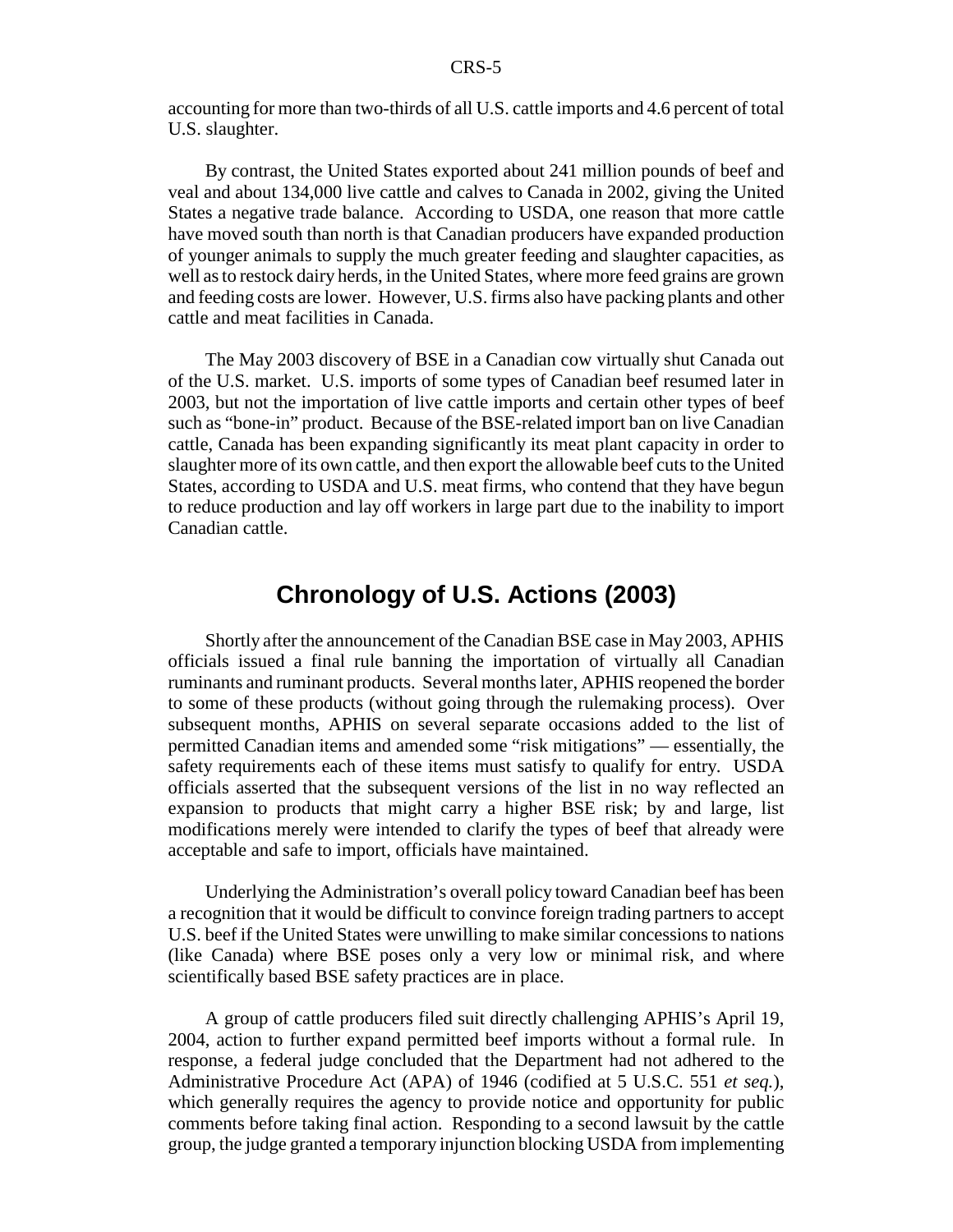the January 4, 2005, final rule to permit imports of some Canadian cattle. The lawsuit, described later in this report, alleges procedural and substantive problems with the rule. Following is a narrative timeline of U.S. actions and related events.

#### **May 20, 2003**

The Canadian Food Inspection Agency (CFIA) reported that BSE had been confirmed in an older Black Angus beef cow from an Alberta farm. It was later determined that the cow had been born before publication in August 1997 of separate but similar U.S. and Canadian rules that prohibit the feeding of most ruminant materials back to ruminants. CFIA said the cow had been discovered to be nonambulatory (unable to stand up), was delivered to a packing plant on January 31, 2003, and was condemned for pneumonia, and a brainstem sample was frozen for later, routine BSE testing. CFIA said its meat did not enter the food supply. After initial screening was presumptive positive for BSE, confirmatory testing was conducted, BSE was confirmed, and the announcement made by CFIA. USDA immediately announced a ban on imports of live ruminants, including live cattle, and most ruminant products, including beef and veal, from Canada. Excluded from the ban were milk, milk products, ruminant hides and hide-derived products, bovine semen, and embryos.<sup>11</sup>

#### **May 29, 2003**

The U.S. ban on the importation of Canadian cattle, beef, and other ruminant products was formalized with the publication of an APHIS interim final rule in the *Federal Register*, which placed Canada on a list of regions where BSE had been detected.<sup>12</sup> As a result, the importation of ruminants that had been in Canada and any associated products and byproducts of those ruminants was prohibited as of May 20, 2003, the date the disease was confirmed in Canada. APHIS said it published the rule on an emergency basis without going through the traditional APA process of publishing a proposed rule and asking for comments because "the Administrator has determined that prior notice and opportunity for public comment are contrary to the public interest and that there is good cause under 5 U.S.C 553 for making this rule effective less than 30 days after publication in the *Federal Register*." That section of the APA states that traditional notice and comment procedures generally do not apply when an agency finds, for "good cause," that those procedures are "impracticable, unnecessary, or contrary to the public interest." When agencies use the good cause exception, the act requires that they explicitly say so and provide a rationale for its use when the rule is published in the *Federal Register*. 13

<sup>&</sup>lt;sup>11</sup> Agriculture Secretary Ann M. Veneman, "Statement Regarding Canada's Announcement of BSE Investigation," May 20, 2003. A May 21 memorandum from APHIS to its regional offices contains a more detailed list of prohibited imports, and notes that the prohibition was effective as of 1:30 p.m. eastern time on May 20.

<sup>12</sup> USDA, APHIS, "Change in Disease Status of Canada Because of BSE," 68 *Federal Register* 31939, May 29, 2003.

<sup>13</sup> For a discussion of this issue, see CRS Report RL32240, *The Federal Rulemaking Process: An Overview*, by Curtis W. Copeland.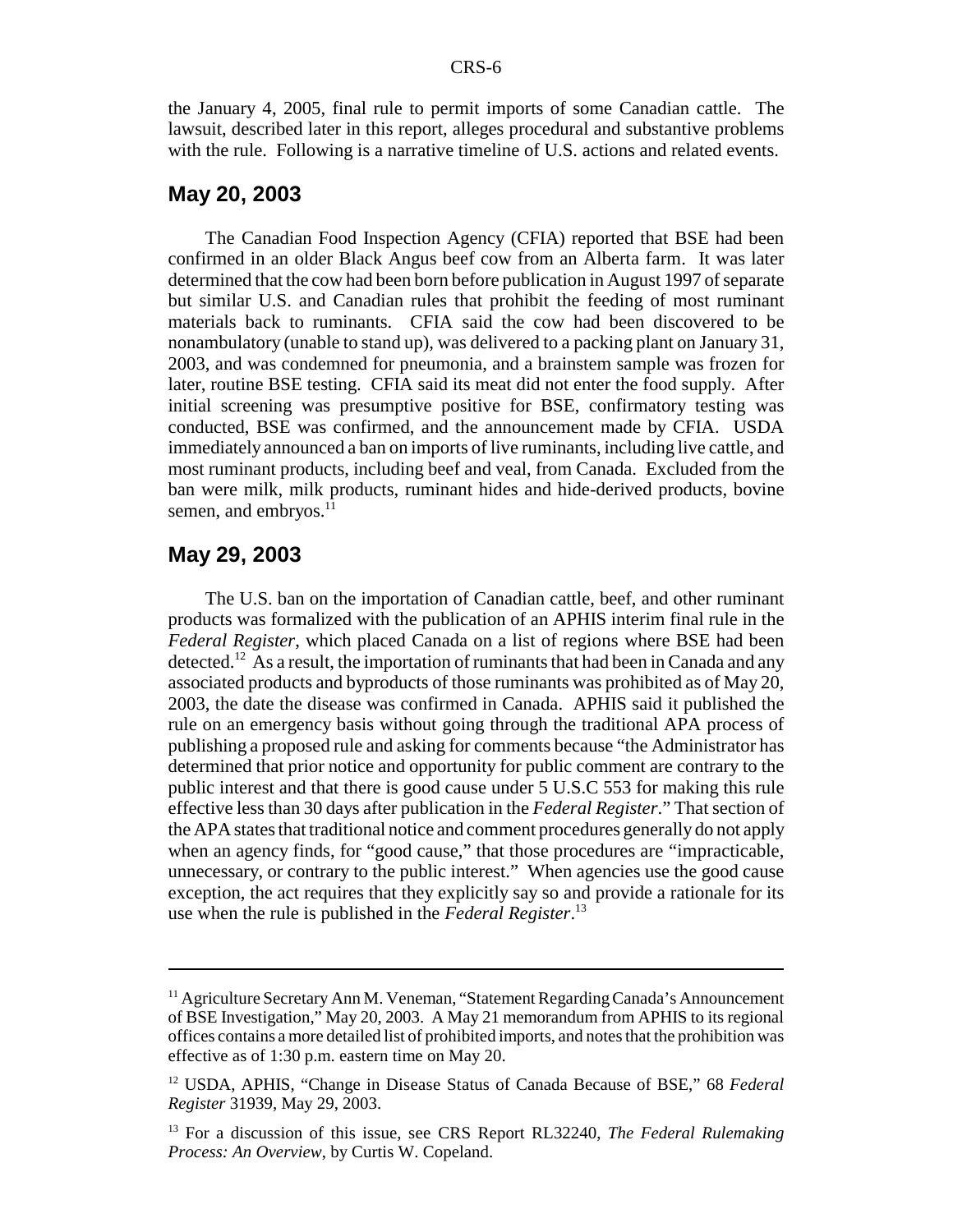#### **August 8, 2003**

The Secretary of Agriculture held a press conference to announce that USDA would begin to accept applications for permits to import selected ruminant products from Canada. The Secretary's authority to issue import permits from countries with confirmed cases of BSE is codified in 9 CFR 93.401. This authority states that the Administrator of APHIS may, upon request "in specific cases," permit products to be imported from countries with confirmed BSE when he or she determines "in the specific case" that doing so will not endanger U.S. livestock or poultry.

Later, in February 2005, USDA's Office of Inspector General (OIG) observed: "At that time, APHIS did not have a history of issuing permits for the importation of edible meat products. Veterinary import permits were generally issued for items derived from animals, such as blood, cells or cell lines, hormones, and microorganisms including bacteria, viruses, protozoa, and fungi."14

The products announced on August  $8<sup>th</sup>$  included:

- Boneless beef from cattle under 30 months old at slaughter;
- Fresh or frozen bovine liver;
- Boneless veal from calves no older than 36 weeks at slaughter;
- Boneless sheep or goat meat from animals under 12 months old;
- ! Veterinary vaccines for non-ruminants;
- ! Pet products and feed ingredients that contain processed animal protein and tallow of nonruminant sources when produced in facilities with dedicated manufacturing lines.<sup>15</sup>

These items were spelled out in more detail on a list of "Low Risk Canadian Products" issued by APHIS's Veterinary Service (VS) and posted on the APHIS website.<sup>16</sup> However, neither USDA's August 8 announcement nor the VS list was published in the *Federal Register*.

Before bringing these products into the United States, importers were required to obtain permits and satisfy "required risk mitigations" specific to each of the eligible products. For example, officials said that they would permit "bovine meat, boneless fresh or frozen from animals under 30 months of age — (no manufacturing trim derived from bone, advanced meat recovery, mechanically separated meat, ground meat, or low-temperature rendered product)." The required risk mitigations for this category of imports are "CFIA verification that the animals were under 30

<sup>14</sup> USDA, OIG. *Animal and Plant Health Inspection Service Oversight of the Importation of Beef Products from Canada*, Audit Report No. 33601-01-Hy, February 2005 (p. i).

<sup>&</sup>lt;sup>15</sup> The announcement and accompanying press release also stated that hunters could immediately begin to import wild ruminant meat products (e.g., deer; elk) for personal use, with the appropriate paperwork.

<sup>&</sup>lt;sup>16</sup> USDA-VS, "Low Risk Canadian Products," August 7, 2003. Although the list was dated August 7, its contents were announced August 8. A side-by-side comparison of the language in the bovine meat and other ruminant product categories, as it appeared (and changed) in each of the subsequent "Low Risk" lists, appears in Appendix A of this CRS report.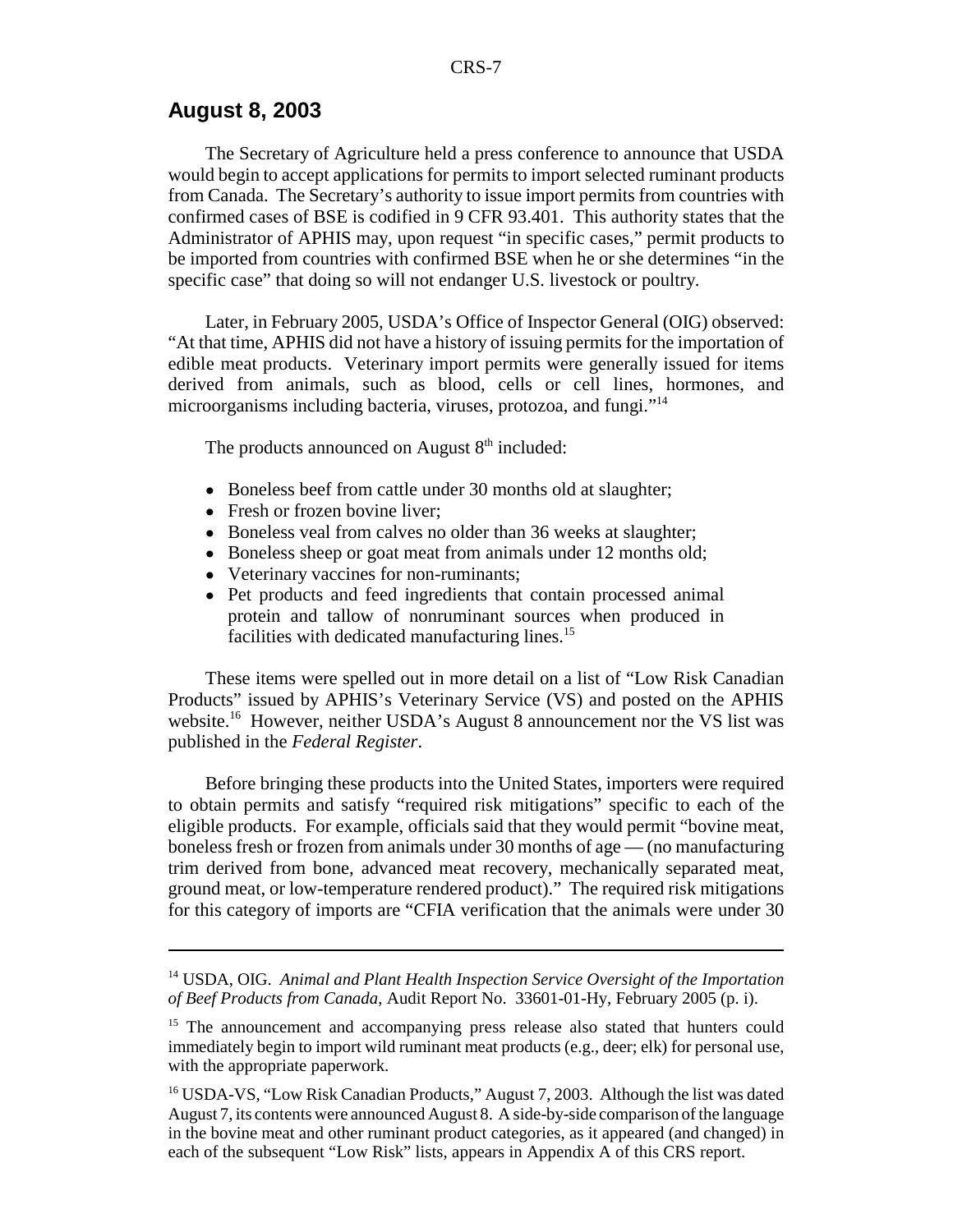months of age when slaughtered and are not known to have been fed prohibited products during their lifetime; brain and spinal cord removed; slaughter plant only kills animals less than 30 months of age."

According to USDA's August 8 press release, "Today's announcement comes after a close review of the international standards set by the International Office of Epizootics (OIE) — the standard-setting organization for animal health for 164 member nations; an exhaustive epidemiological investigation into the case by Canada, during which no other animals were found to be infected; and additional risk mitigation measures put in place by Canada in response to a review by an independent expert panel."17

USDA indicated on August 8 that a decision on whether to allow the importation of live cattle and other higher-risk ruminants and ruminant products (e.g., bone-in beef) would be determined through forthcoming rulemaking, and that this rulemaking process would begin immediately. During the press conference, a USDA official told reporters that the August 8 announcement would open the U.S. market to about 40% of Canadian beef and that the forthcoming proposed rule would cover the other 60%.

Also on August 8, USDA announced that the United States, Canada, and Mexico would jointly ask the OIE to develop and adopt "more practical, consistent guidance to countries regarding the resumption of trade with countries that have reported cases of BSE." Later, in a July 14, 2004, advance notice of proposed rulemaking, USDA explained that under the OIE guidelines, beef imports from a country with BSE become increasingly restrictive as that country's BSE risk status rises. However, the OIE Code "does not suggest a total embargo of animals and animal products coming from BSE affected countries, not even from countries considered as having high BSE risk, as long as the proper risk mitigation measures are applied."18

<sup>&</sup>lt;sup>17</sup> "Veneman Announces that Import Permit Applications for Certain Ruminant Products From Canada Will Be Accepted," USDA press release, August 8, 2003. Canada released the report of the international expert panel on June 26. It had concluded that the "most likely source of BSE for the infected cow would have been the consumption of feed containing meat and bonemeal (MBM) of ruminant origin contaminated with the BSE prion before the US and Canada implemented a feed ban in August 1997. ... The original source of the BSE prion in MBM is likely to have been from a limited number of cattle imported directly into either Canada or the US from the UK in the 1980s, before BSE was detected in that country. It is likely that some of these animals were slaughtered or died and entered the animal feed system prior to a [Canadian] ban on further importations from the UK in 1990." The team recommended a number of actions, one of which Canada took by announcing on July 18, 2003, that (effective August 23) the following specified risk materials must be removed from cattle destined for human food: skulls, eyes, tonsils, and spinal cords of all animals over 30 months, and the distal ileum of all cattle. See *Report on Actions Taken by Canada in Response to the Confirmation of an Indigenous Case of BSE* at [http://www.inspection.gc.ca/english/anima/heasan/disemala/bseesb/internate.shtml].

<sup>18</sup> July 14, 2004 69 *Federal Register*, p. 42295. The notice also makes reference to the the international panel of BSE experts USDA asked to assess its BSE response and to make recommendations for the future. One of its recommendations was that the United States (continued...)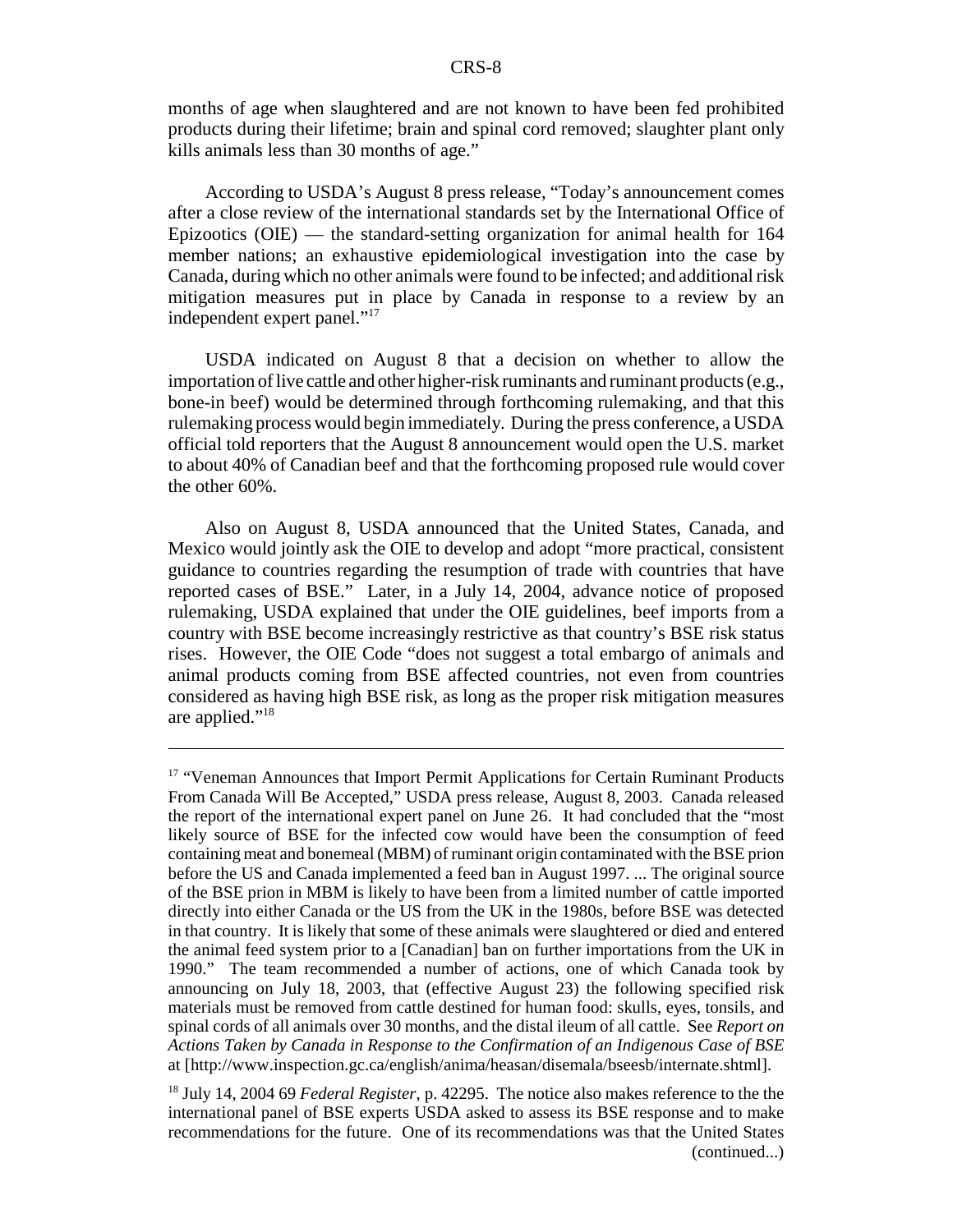#### **August 15, 2003**

APHIS posted on its website a modified list of low risk Canadian products eligible for permits. Newly added items included beef "trim" from cattle under 30 months of age, and veal (including carcasses, which contain bone) from calves 36 weeks of age or under. More specifically, this included "trim/manufacturing trim derived from skeletal muscle with associated tissues, not including any ground meat, trim derived from a mechanical separation process (including advanced meat recovery, or AMR, systems), or derived from vertebral column."<sup>19</sup> Also on the this list (but not on the August 8 list) were veal carcasses. (For a side-by-side comparison of each of the lists and how they changed, see Appendix A.)

Other than posting this August 15 list on the APHIS website, the agency did not otherwise notify the general public about it by issuing another press release or publishing a notice or rule in the *Federal Register*.

Around this time, APHIS was receiving requests to permit processed products to be imported, if such products were made from allowable product (i.e., items announced on August 8). APHIS said it had "determined that the processing of the approved trim and other low risk cuts of meat under strict conditions would not increase the risk associated with these products," and began allowing the entry of these products, under permit, on a case-by-case basis.<sup>20</sup> The import permits required accompanying risk mitigation measures; APHIS relied on Canadian inspection officials to certify that such measures were in place.<sup>21</sup>

#### **August 27, 2003**

The first permit for such a processed product was approved. Subsequent permits allowed the entry of other processed meat from cattle under 30 months of age, such as hot dogs, pepperoni pizza toppings, hamburger patties, smoked briskets, dry cured beef cuts, and soups and TV dinners containing beef.<sup>22</sup> Many of the

 $18$  (...continued)

<sup>&</sup>quot;...should demonstrate leadership in trade matters by adopting import/export policy in accordance with international standards, and thus encourage the discontinuation of irrational trade barriers when countries identify their first case of BSE." See *Report on Measjures Relating to Bovine Spongiform Encephalopathy (BSE) in the United States*, February 2, 2004, at [http://www.aphis.usda.gov/lpa/issues/bse/US\_BSE\_Report.pdf].

<sup>19</sup> APHIS, *Low Risk Canadian Products*, as posted August 15, 2003. A June 10, 2004, USDA paper, *Background on Importation of Processed Canadian Beef Products Between August 2003 and April 2004*, states that trim "is boneless beef trimmed from carcasses originating from cattle under 30 months and veal (including carcasses) from calves 36 weeks of age or under."

<sup>20</sup> USDA, *Background on Importation of Processed Canadian Beef Products Between August 2003 and April 2004*.

<sup>21</sup> OIG. *Animal and Plant Health Inspection Service Oversight of the Importation of Beef Products from Canada* (p. 2).

<sup>22</sup> USDA, *Background on Importation of Processed Canadian Beef Products Between* (continued...)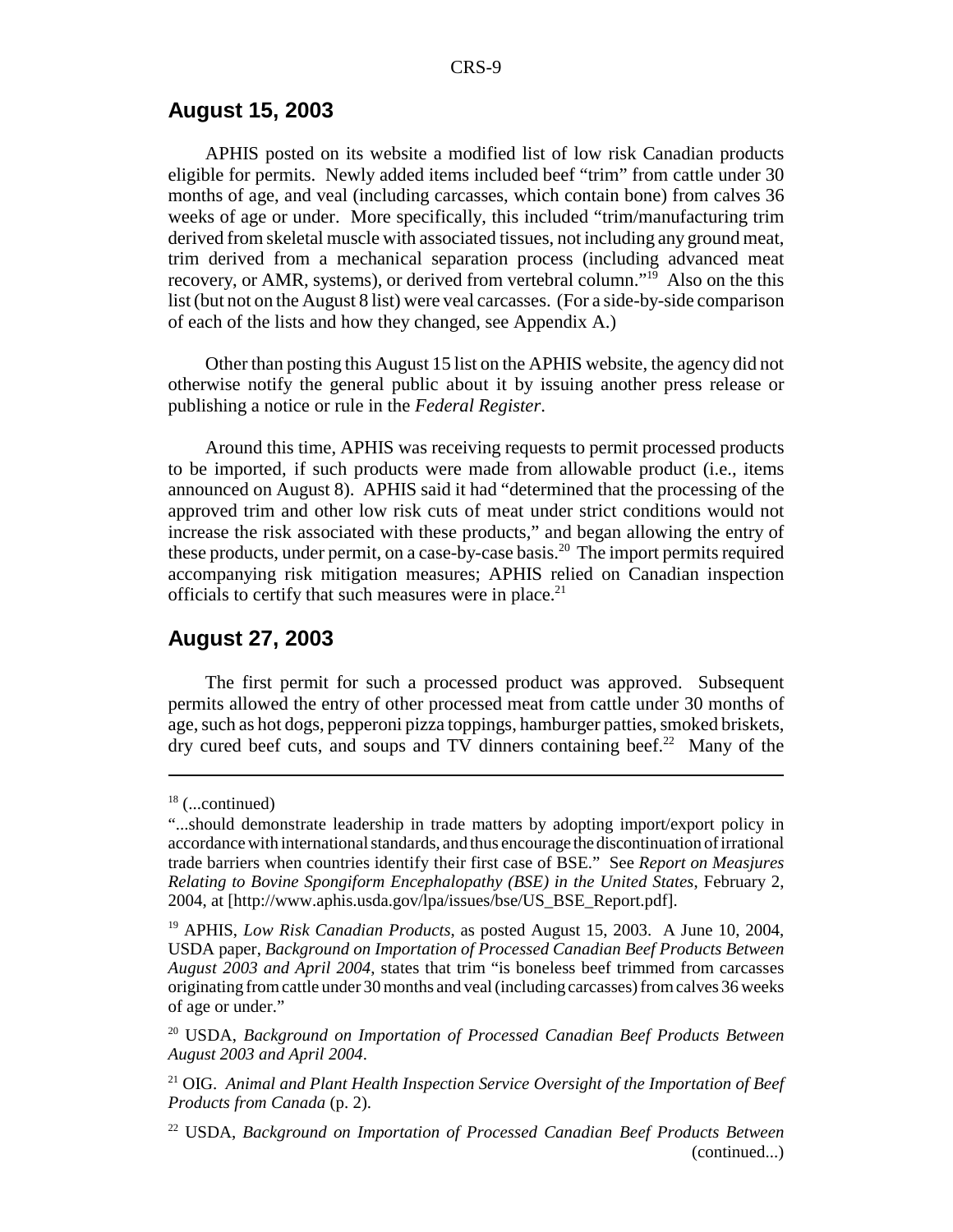permitted products were from U.S.-origin beef that had previously entered Canada for processing there, USDA officials reported.

#### **September 4, 2003**

APHIS began to allow Canadian facilities that slaughter cattle over 30 months of age to produce beef for export to the United States as long as the facilities had an approved plan for segregating products from these animals.

#### **September 10, 2003**

A Canadian Food Inspection Agency (CFIA) update noted that (1) CFIA had arrived at an agreement with USDA to allow Canadian processors to segregate products from animals over 30 months of age in order to meet U.S. import requirements; (2) CFIA was in the process of finalizing the requirements of export certificates to allow segregated beef across the border; and (3) "exports or veal, beef liver, and specific processed beef products have begun to move across the border."

#### **October 3, 2003**

APHIS decided to expand the list of low-risk products to include processed products including roast beef, ground beef, lasagna and frozen hamburger patties.<sup>23</sup>

#### **October 22, 2003**

APHIS reposted an updated list of low risk Canadian products. Newly added to this version of the list were bovine lips, tongues, hearts and kidneys. Also, a risk mitigation requirement that meat packing plants kill only cattle under 30 months of age was now modified, allowing them to ship product to the United States so long as "an approved segregation procedure is in place" (to keep over-30 and under-30 month-old animals and tissues separated). In another change, a previous risk mitigation requirement that CFIA verify, for beef and veal, that the animals "are not known to have been fed prohibited products during their lifetime," was restated to say that the animals "were subject to a ban on the feeding of prohibited materials during their life span." Also changed was a risk mitigation requirement that the brains and spinal cords of animals be removed before their meat was eligible for shipment. The October 22 list no longer contained this explicit requirement.<sup>24</sup>

 $22$  (...continued)

*August 2003 and April 2004*.

<sup>23</sup> OIG. *Animal and Plant Health Inspection Service Oversight of the Importation of Beef Products from Canada* (p. 3).

<sup>&</sup>lt;sup>24</sup> Possibly, USDA considered the reference to brain and spinal cord to be redundant because those tissues are not "specified risk materials" if they come from cattle under 30 months old — and no beef from any cattle 30 months or older can be imported from Canada.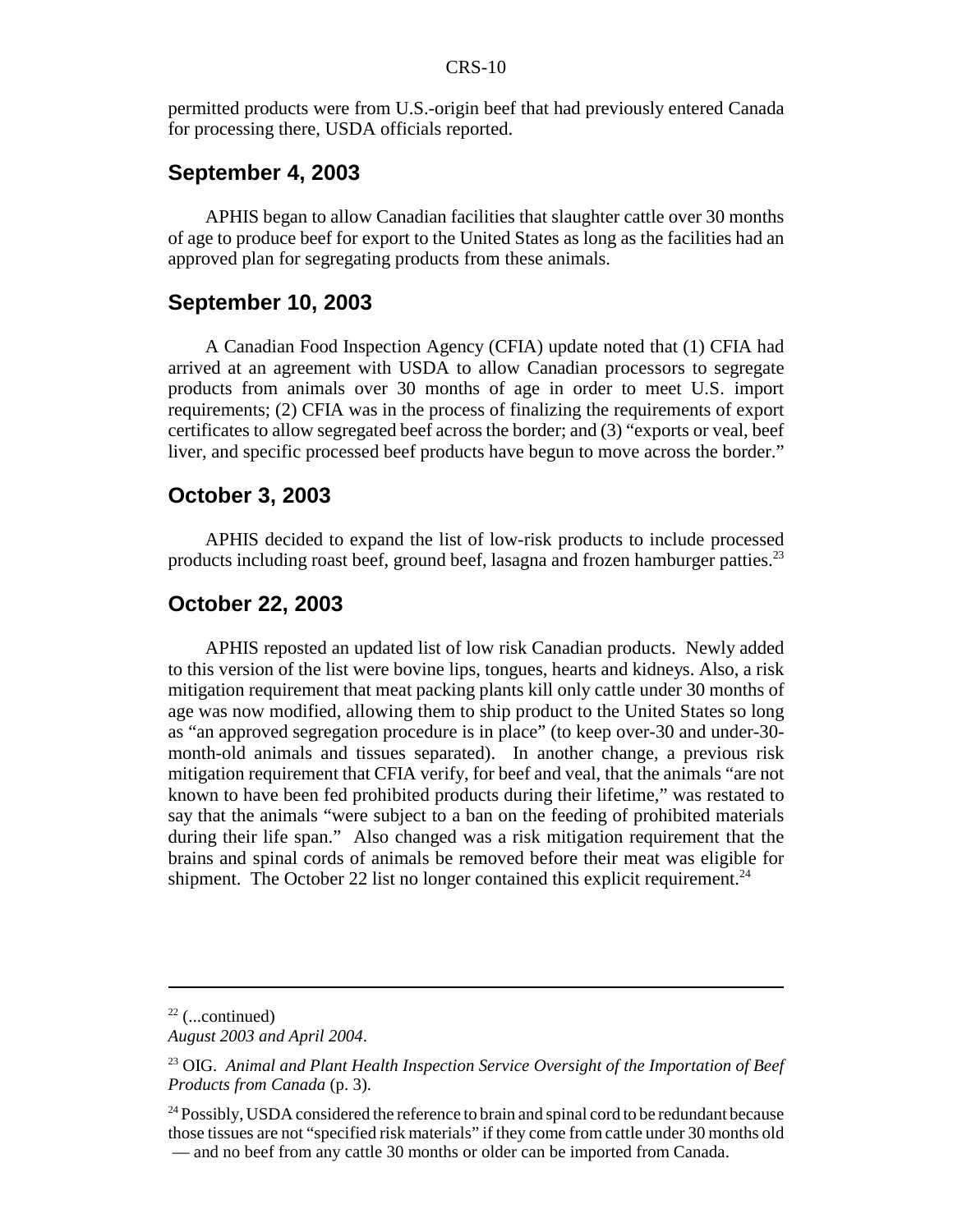Although this updated list was posted on the APHIS website, the agency did not otherwise notify the public through a notice or rule in the *Federal Register*, a press release, or other communication.

#### **November 4, 2003**

APHIS published a proposed rule that would, if made final, (1) amend the agency's BSE regulations to recognize a new category of regions that present a "minimal risk" of introducing BSE into the United States; (2) add Canada to that risk category; and (3) allow entry of certain products from Canada and other minimal-risk regions.25 Specifically, these products would include:

- Live bovine animals under 30 months of age for immediate slaughter or those moved to a designated feedlot for slaughter before 30 months;
- Live sheep and goats under 12 months old under the same conditions;
- Cervids for immediate slaughter;
- Fresh chilled or frozen meat, or carcasses, from bovines under 30 months old;
- The same items from sheep under 12 months.

Also proposed for entry were a number of other ruminant products. Also, the proposed rule would no longer require import permits for such products.

In the *Federal Register* document, APHIS discussed the factors that APHIS would consider in classifying a region as being a minimal risk, why it believed Canada qualified as a minimal-risk region, and the mitigations that it would apply to specific commodities from Canada. The comment period for this proposal was set to end on January 5, 2004.

#### **November 25, 2003**

APHIS decided to allow Canadian facilities that receive and process bone-in beef from the United States, New Zealand, and Australia to export it to the United States.<sup>26</sup>

#### **December 23, 2003**

The U.S. Secretary of Agriculture announced that an older Holstein dairy cow slaughtered earlier in the month in Washington State had tested positive for BSE. During the subsequent investigation, the cow was determined to have been born in

<sup>&</sup>lt;sup>25</sup> USDA, APHIS, "Bovine Spongiform Encephalopathy; Minimal Risk Regions and Importation of Commodities," 68 *Federal Register* 62386, Nov. 4, 2003.

<sup>26</sup> OIG. *Animal and Plant Health Inspection Service Oversight of the Importation of Beef Products from Canada* (p. 4).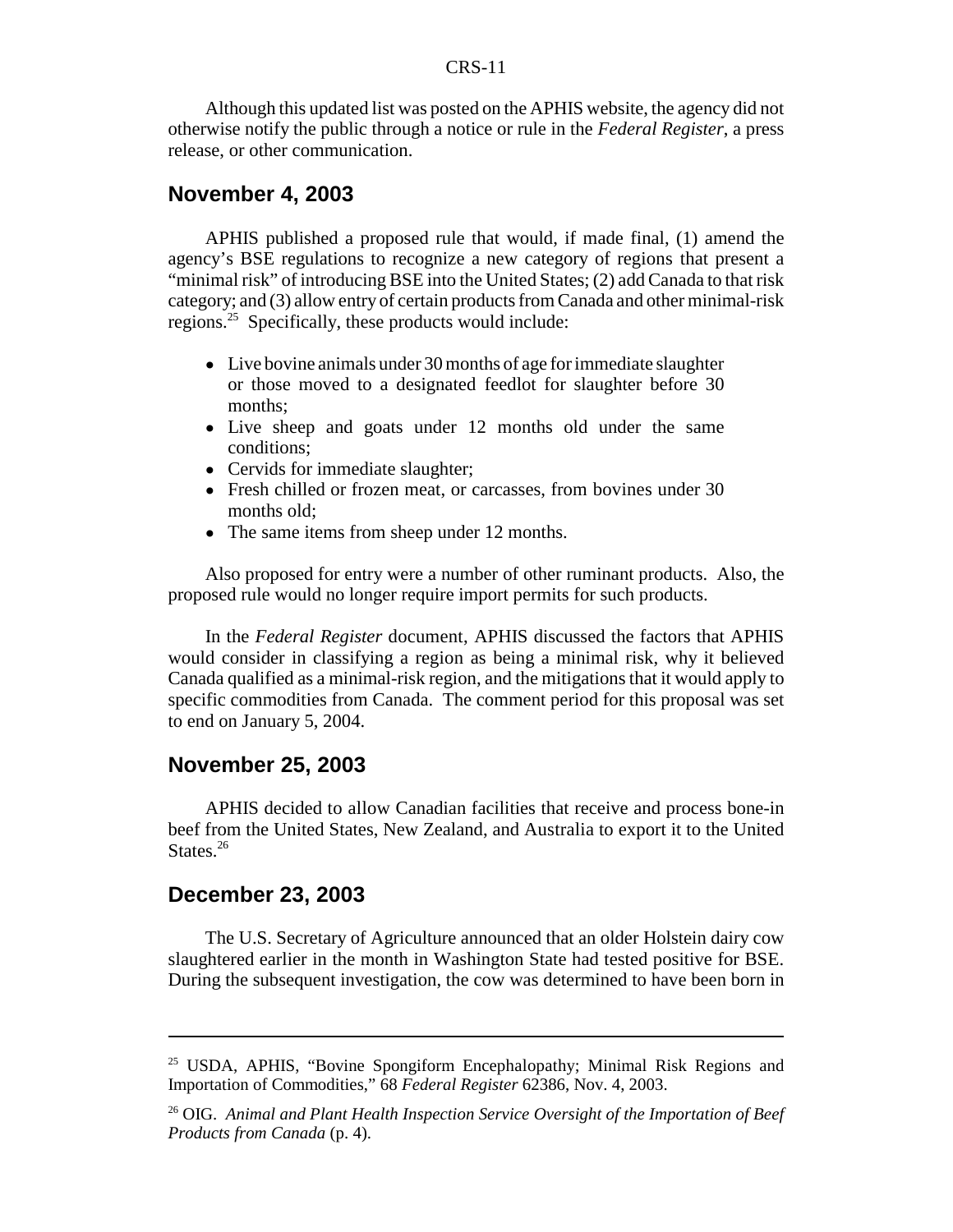Canada before the 1997 U.S. and Canadian ruminant feed rules were in effect, and no other animals were found to be infected.

#### **December 30, 2003**

USDA announced new BSE safeguards, most aimed at using FSIS regulatory authority to keep higher-risk cattle parts out of the human food supply. They were published as interim final rules in the *Federal Register* on January 12, 2004.<sup>27</sup>

## **Chronology of U.S. Actions (2004)**

#### **February 4, 2004**

USDA released findings of the international BSE review team it had named to look into the U.S. case and the federal response. The panel observed that the infected animal may have been the only one from the herd that survived to adulthood, and that its birth cohorts "do not represent significant risk." Nevertheless, the panel, which made a number of recommendations for strengthening the U.S. BSE program, said "it is probable that other infected animals have been imported from Canada and possibly also from Europe. These animals have not been detected and therefore infective material has likely been rendered, fed to cattle, and amplified with the cattle population, so that cattle in the USA have also been indigenously infected."<sup>28</sup>

#### **March 8, 2004**

In light of the U.S. BSE case and related developments, USDA published a *Federal Register* notice reopening the public comment period for its November 4, 2003, proposed rule, accepting additional comments until April 7, 2004. The notice explained that because FSIS had recently published rules prohibiting high-risk cattle parts from the human food supply, APHIS believed it no longer necessary to require that all beef imports from Canada (which had equivalent measures in place) be from cattle under 30 months old.<sup>29</sup>

#### **April 19, 2004**

APHIS posted on its website another version of the list of low risk Canadian products. This version and an accompanying memo to "U.S. Importers, Brokers, and

<sup>&</sup>lt;sup>27</sup> FSIS, USDA, "Prohibition of the Use of Specified Risk Materials for Human Food and Requirements for the Disposition of Non-Ambulatory Disable Cattle," 69 *Federal Register* 1862; "Meat Produced by Advanced Meat/Bone Separation Machinery and Meat Recovery (AMR) Systems," 69 *Federal Register* 1874; "Prohibition on the Use of Certain Stunning Devices Used to Immobilize Cattle During Slaughter," 69 *Federal Register* 1885.

<sup>&</sup>lt;sup>28</sup> Some critics argued that the panel's findings contradict other scientific findings, notably the examination of the U.S. BSE situation by the Harvard Center for Risk Analysis.

<sup>29</sup> OIG. *Animal and Plant Health Inspection Service Oversight of the Importation of Beef Products from Canada* (p. 4).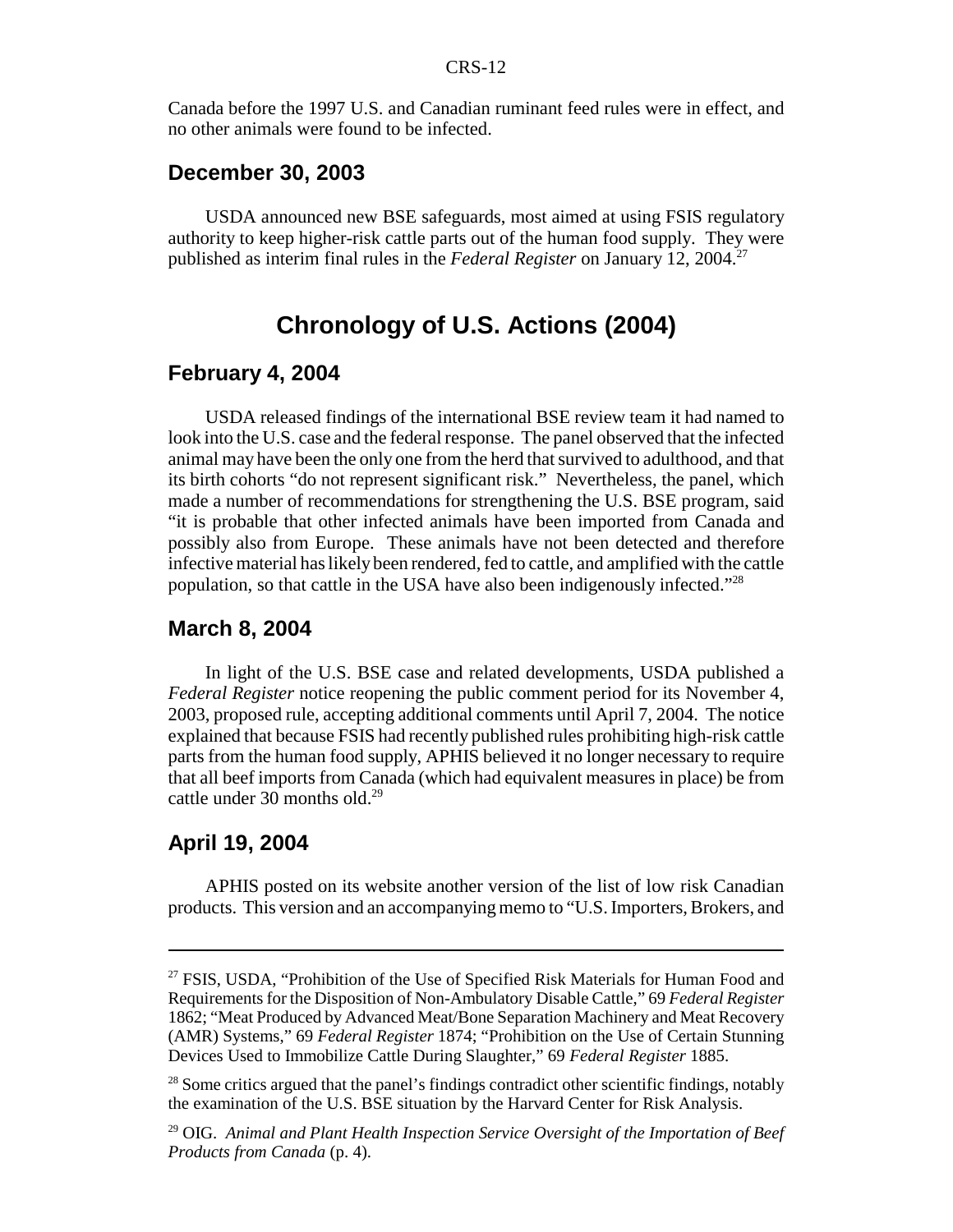other Interested Parties," expanded permitted Canadian products to include bone-in beef. The memo said "existing permits will be deemed to cover all edible bovine meat products originating from a Canadian establishment certified to FSIS provided it is accompanied with a new agreed CFIA certificate." Specific bovine meats on the April 19 list included "bovine meat and meat products including boneless, bone-in, ground meat, and further processed bovine meat products." The web posting and memo were not accompanied by a *Federal Register* notice or rule, or press release.

#### **April 22, 2004**

A cattle producers group, Ranchers-Cattlemen Action Legal Fund United Stockgrowers of America (R-CALF USA), filed a lawsuit in the U.S. District Court in Montana seeking judicial review of USDA's April 19 action and asking for a temporary restraining order.

#### **April 26, 2004**

The federal judge issued the temporary restraining order, which immediately prohibited USDA from permitting the importation of "all edible bovine meat products beyond those authorized" on August 8, 2003. The judge concluded that USDA's August 8, 2003, and April 19, 2004, actions "do not appear on their face to be the kind of case-by-case exception to the general ban on imports, determined on the facts of the specific case, that [the Code of Federal Regulations] authorizes.... (T)hese actions appear to be across-the-board relaxations of the ban on importation of Canadian beef established in the May 29, 2003, emergency rule, rather than case-specific exceptions to the ban."30

The judge further stated that the April 19 action "was a statement of general applicability covering all existing permits to import beef from Canada, and that it was intended to affect individual rights and have the force of law. Thus, notice-andcomment rulemaking was required before its adoption." Referring to the November 2003 proposed rule, the judge said it was:

... troubling to the Court how USDA could believe it is appropriate procedure to authorize all imports of bovine meat products from Canada, through the April 19, 2004 memorandum, at the very same time when USDA is in the middle of a rulemaking to determine whether to take such a step. Moreover, the Court is concerned by the manner in which, according to counsel for USDA, USDA has been authorizing imports of virtually all edible bovine meat products, apparently through individual permits, at a time when it was assuring the public that such authorization would take place through the rulemaking process. $31$ 

<sup>30</sup> *Ranchers Cattlemen Legal Action Fund United Stockgrowers of America v. U.S. Department of Agriculture, Animal and Plant Health Inspection Service*, CV-04-51-BLD-RFC, Apr. 26, 2004.

<sup>31</sup> *Ibid*.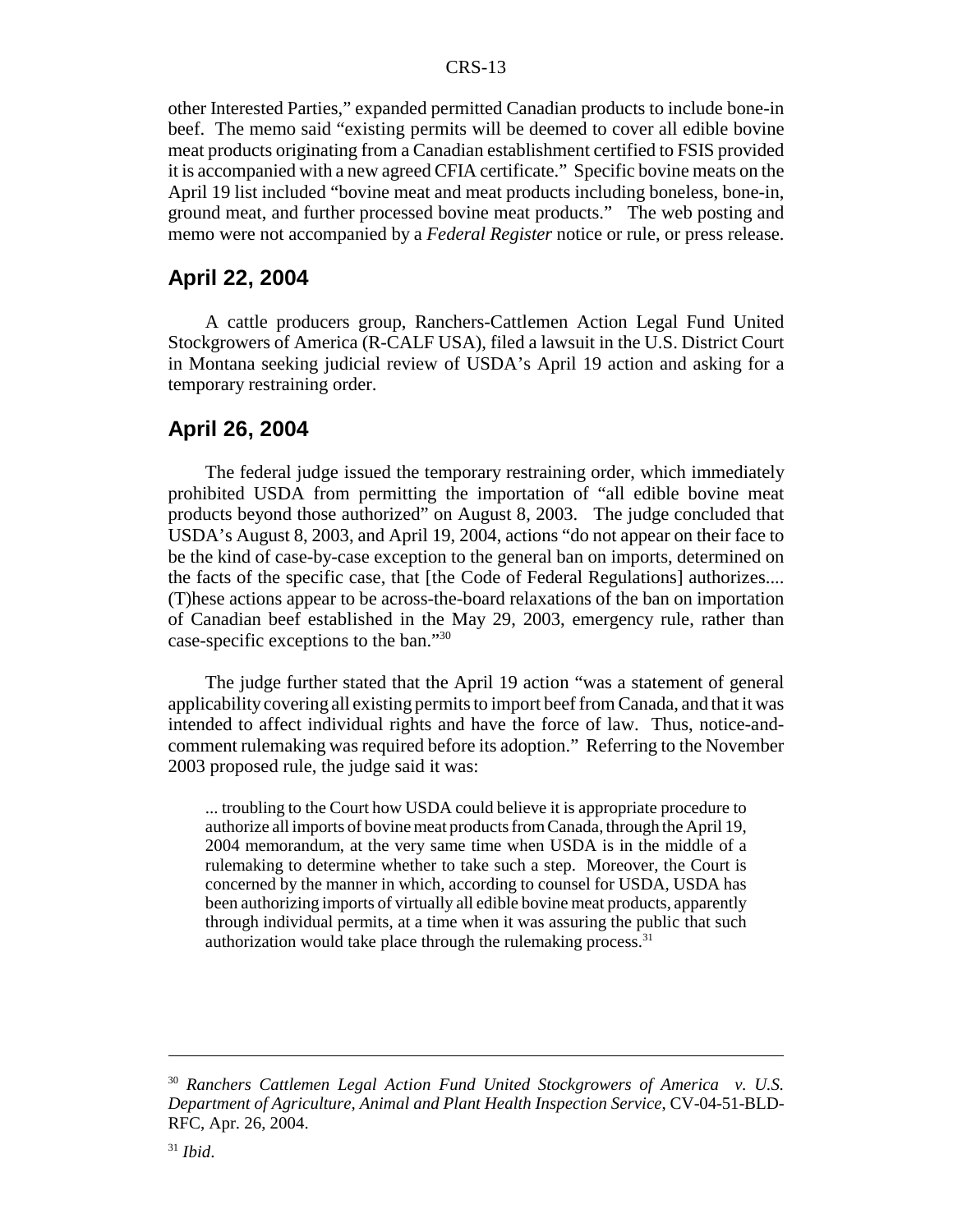#### **May 4, 2004**

The temporary restraining order was converted to a preliminary injunction to expire five days after R-CALF is notified of final agency action on the November 2003 USDA rulemaking. While the injunction was in effect, the only Canadian bovine meats that could be imported for human consumption were those identified in the August 8 announcement (as modified by the August 15 list): fresh or frozen bovine liver, all veal (including carcasses) from calves 36 weeks of age or less, and fresh or frozen boneless meat from animals under 30 months of age, which could include trim/manufacturing trim derived from skeletal muscle with associated tissues, but could not include any ground meat, trim derived from mechanical separation processes, including advanced meat recovery systems, or from vertebral columns.

The injunction also restored several explicit risk mitigation factors specifically, "CFIA verification that the animals were under 30 months of age when slaughtered and are not known to have been fed prohibited products during their lifetime; brain and spinal cord are removed; slaughter plant only kills animals less than 30 months of age."32 The injunction also required USDA to provide a status report on the rulemaking process every 45 days until a final agency rule appears in the *Federal Register*.

#### **May 6, 2004**

APHIS republished its August 15, 2003, list of low risk Canadian products. This list was accompanied by another memorandum to importers, brokers and other interested parties.<sup>33</sup>

#### **May 20, 2004**

Conflicting information had been circulating throughout May 2004 as to exactly what types and quantities of Canadian beef products had been improperly allowed to enter since USDA began to ease import restrictions. The lawsuit plaintiff, R-CALF USA, said that it had compiled U.S. Census and USDA data indicating that 33 million pounds of processed beef, more than 3 million pounds of bone-in beef, and 440,000 pounds of beef tongue were imported improperly from September 2003 to April 2004. These data were widely quoted by the news media, including a story in the May 20 *Washington Post*.

#### **May 21, 2004**

At a press briefing on BSE, USDA officials sought to clarify their import data and to reassure consumers that no unsafe products had been permitted entry. They explained that out of a total of more than 500 million pounds of Canadian beef and veal products which had entered the United States between September 1, 2003, and

<sup>32</sup> *R-CALF USA vs. USDA* (CV-04-BLG-RFC), Stipulation Exhibit 1, May 4, 2004.

<sup>&</sup>lt;sup>33</sup> As of early March 2005, the list could be accessed through the APHIS BSE website at [http://www.aphis.usda.gov/lpa/issues/bse/bse\_hunter\_CANADA.html].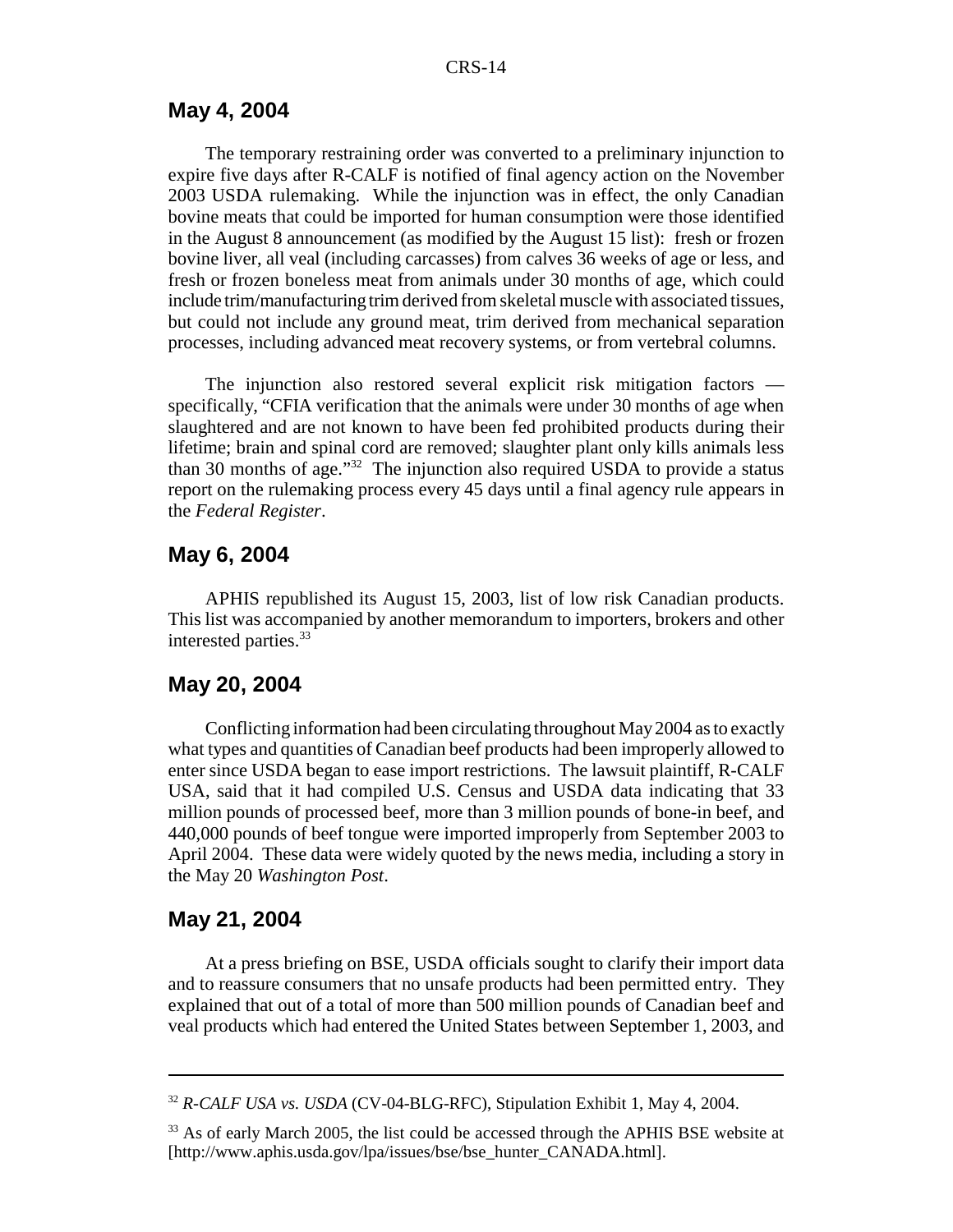April 30, 2004, only 7.3 million pounds incorrectly came in under categories beyond those announced in August 2003. The officials stressed that although they may have erred administratively, there was never a public health risk. They said all of the beef — even product that may have entered improperly — was safe, because it was from cattle under 30 months old. USDA spokesmen also told reporters that neither the Secretary nor the Under Secretary for Marketing and Regulatory Programs had been aware that APHIS had expanded the list of eligible products after August 8, 2003.<sup>34</sup>

### **July 1, 2004**

USDA's Inspector General (IG) sent a letter, in response to a request by three Senators, that her office was initiating a review of USDA's actions on Canadian beef imports and would be interviewing USDA officials and examining relevant records. As of late 2004, OIG had not published the results of such a review.

#### **August 12, 2004**

A group of Alberta cattle feeders called Canadian Cattlemen for Fair Trade filed notice of five claims under Chapter 11 of the North American Free Trade Agreement (NAFTA) to recover \$113 million (U.S. dollars) in investment losses because the United States has kept the border closed "in an arbitrary and discriminatory manner."

#### **August 19, 2004**

APHIS issued a "clarification" of its August 15, 2003, list, stating: "Meat from the diaphragm (i.e., from the beef plate, e.g., beef skirt steak, hanging tender) is considered boneless beef" and therefore may be imported when accompanied by a valid permit for boneless beef.

#### **December 30, 2004**

The American Meat Institute (AMI), representing major meat packers, filed a lawsuit charging that there is no legal or scientific justification for continuing to ban Canadian cattle 30 months of age and older. The lawsuit came after USDA said it was publishing a final rule to permit imports of younger Canadian cattle (see January 4, 2005, below). AMI stated that it is not challenging the rule itself, but is seeking an injunction against enforcement of the original May 2003 ban.<sup>35</sup>

<sup>&</sup>lt;sup>34</sup> See Appendix B of this CRS report for a more detailed breakout of these Canadian bovine imports. The breakout is based on a June 15, 2004, entry on the APHIS website at [http://www.fsis.usda.gov/pdf/canada\_import\_update\_061404.pdf.]. Other sources for this section include the following: transcript of May 21, 2004, Technical Briefing with Bill Hawks, Under Secretary for Marketing and Regulatory Services, Elsa Murano, Under Secretary for Food Safety, APHIS Administrator Ron DeHaven, and FSIS Acting Administrator Barbara Masters; background information posted on the APHIS website on June 15, 2004, at [http://www.aphis.usda.gov/lpa/issues/bse/bse.html]; and various news reports.

<sup>35</sup> *American Meat Institute v. Ron DeHaven,* No. 04CV2262 (D.D.C. filed Dec. 30, 2004).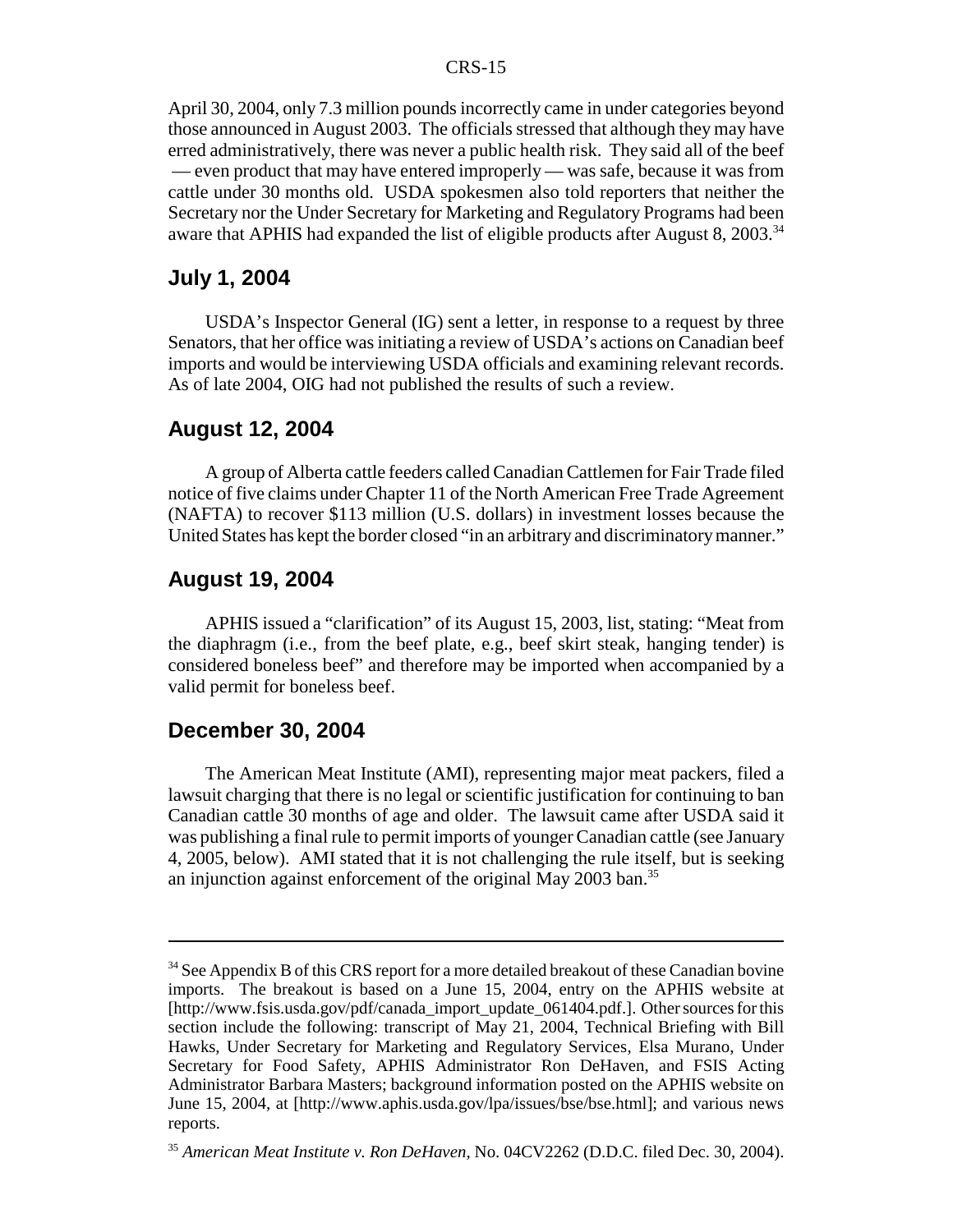## **Chronology of U.S. Actions (2005)**

#### **January 2, 2005**

CFIA reported that BSE had been confirmed in an Alberta dairy cow born in October 1996. Canadian officials said that preliminary testing had first detected the presence of the disease in December. No part of the animal entered the human food or animal feed supply, CFIA stated. Later, the agency said that it had not found any other related animals (i.e., recent offspring and animals born at the same place within a year of the infected cow) to have BSE, although a few were not traced due to missing records. Six had been sent to the United States for slaughter. CFIA added that the cow was fed a dairy ration containing some ruminant material just prior to the 1997 "feed ban" on use of such material, which likely was the cause of infection.

#### **January 4, 2005**

APHIS published the final version of its November 4, 2003, proposed rule.<sup>36</sup> The final rule (1) establishes a new category of regions that present a minimal risk of introducing BSE into the United States from live ruminants and ruminant products, including the conditions that must be met to qualify as a minimal-risk region; and (2) accepts Canada as the first such region. The rule was set to take effect on March 7, 2005. Because it is a "major" rule under the Congressional Review Act (5 U.S.C. 801-808), it cannot take effect for 60 days from publication in the *Federal Register* or presentation to Congress (whichever is later). This delay also allows time for Congress to review the rule; Congress also has the option, for 60 legislative days, to pass a joint resolution overturning the rule. $37$ 

The new rule explicitly permits imports of, among other things, live Canadian cattle and other bovines for feeding and for immediate slaughter. All cattle must be under 30 months of age, and feeder cattle must be slaughtered before 30 months of age. Most additional types of Canadian beef also are permitted, including product from animals slaughtered after 30 months of age (the provision of the rule allowing beef from animals over 30 months later was delayed by the Secretary of Agriculture).

In announcing the final rule, USDA stated that its approach is consistent with OIE guidelines "and relies on appropriate, science-based risk mitigation measures."38 In a separate statement on January 3, USDA said that despite the new BSE finding in Canada, it remains confident that Canada's BSE protections, along with U.S. safeguards, are providing "the utmost protections to U.S. consumers and livestock,"

<sup>36</sup> USDA, APHIS, "Bovine Spongiform Encephalopathy; Minimal-Risk Regions and Importation of Commodities," 70 *Federal Register* 460, Jan. 4, 2005.

<sup>37</sup> For more on the congressional review process, see CRS Report RL30116, *Congressional Review of Agency Rulemaking: An Assessment After Nullification of OSHA's Ergonomics Standard*, by Morton Rosenberg.

<sup>38 &</sup>quot;USDA Releases Rule to Establish Minimal-Risk Regions for Bovine Spongiform Encephalopathy," December 29, 2004. For additional information see the APHIS BSE website, [http://www.aphis.usda.gov/lpa/issues/bse/bse.html].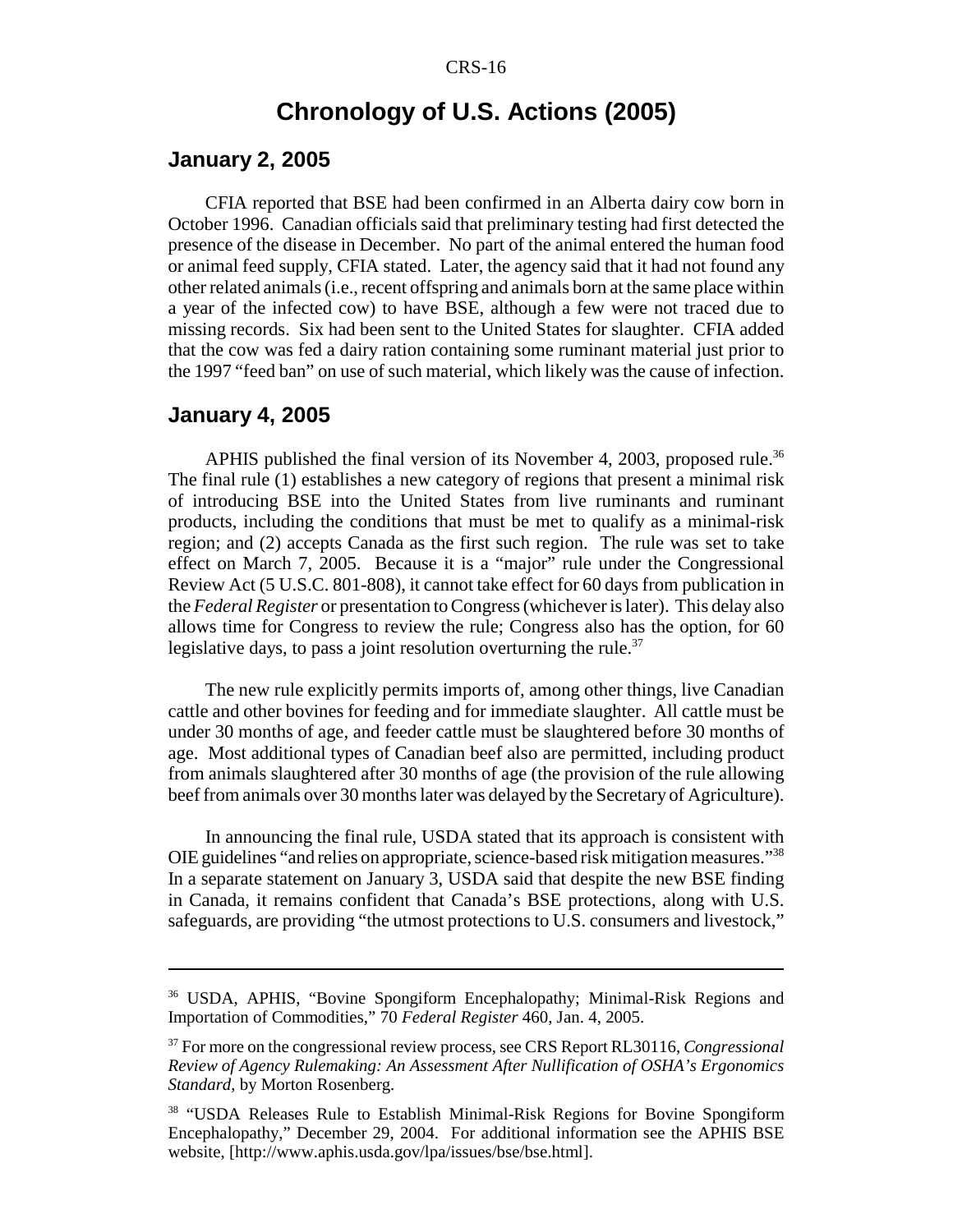and that "[t]he extensive risk assessment conducted as part of USDA's rulemaking process took into careful consideration the possibility that Canada could experience additional cases of BSE."39 USDA also said that under OIE guidelines, Canada could have up to 11 cases of BSE in its population of 5.5 million cattle over 24 months of age and still be considered a "minimal risk" country.40

#### **January 10, 2005**

R-CALF USA filed another lawsuit in the U.S. District Court in Montana to halt implementation of the January 4 rule, charging among other things that the rule is based on a faulty risk assessment not supported by scientific evidence.<sup>41</sup>

#### **January 11, 2005**

CFIA reported that BSE had been confirmed in an Alberta beef cow born in March 1998, more than six months after Canada had announced its ban on feeding ruminant material back to ruminants. Canadian officials said they had launched investigations to ascertain the whereabouts of any other at-risk animals and to determine what the animal had consumed. They speculated that the cow may have consumed BSE-contaminated feed that had been manufactured either before the ban, or shortly afterward, before it had been fully implemented. They also announced a comprehensive assessment of the effectiveness of their ban, with results expected by late February. USDA and cattle industry officials also went to Canada to assess the situation. USDA officials continued to assert that the January 4 final rule remained on track to take effect March 7, 2005.

#### **February 1, 2005**

R-CALF filed a motion requesting a preliminary injunction in its lawsuit against USDA concerning the January 4 final rule. If granted, the injunction would prevent USDA from implementing the rule until after the court has fully considered the facts in the lawsuit.

#### **February 3, 2005**

The Senate Agriculture Committee held an oversight hearing on the Canada BSE situation, where Secretary of Agriculture Johanns testified that the Department intended to implement the rule on March 7 as scheduled.<sup>42</sup>

<sup>39</sup> Statement by Ron DeHaven, APHIS Administrator, January 3, 2005.

<sup>40</sup> *Ibid*.

<sup>41</sup> *Ranchers Cattlemen Legal Action Fund United Stockgrowers of America v. U.S. Department of Agriculture,* CV-05-06-BLG-RFC (D. Mont. filed Jan. 10, 2005).

<sup>42</sup> The Senate Committee's website is at [http://agriculture.senate.gov/].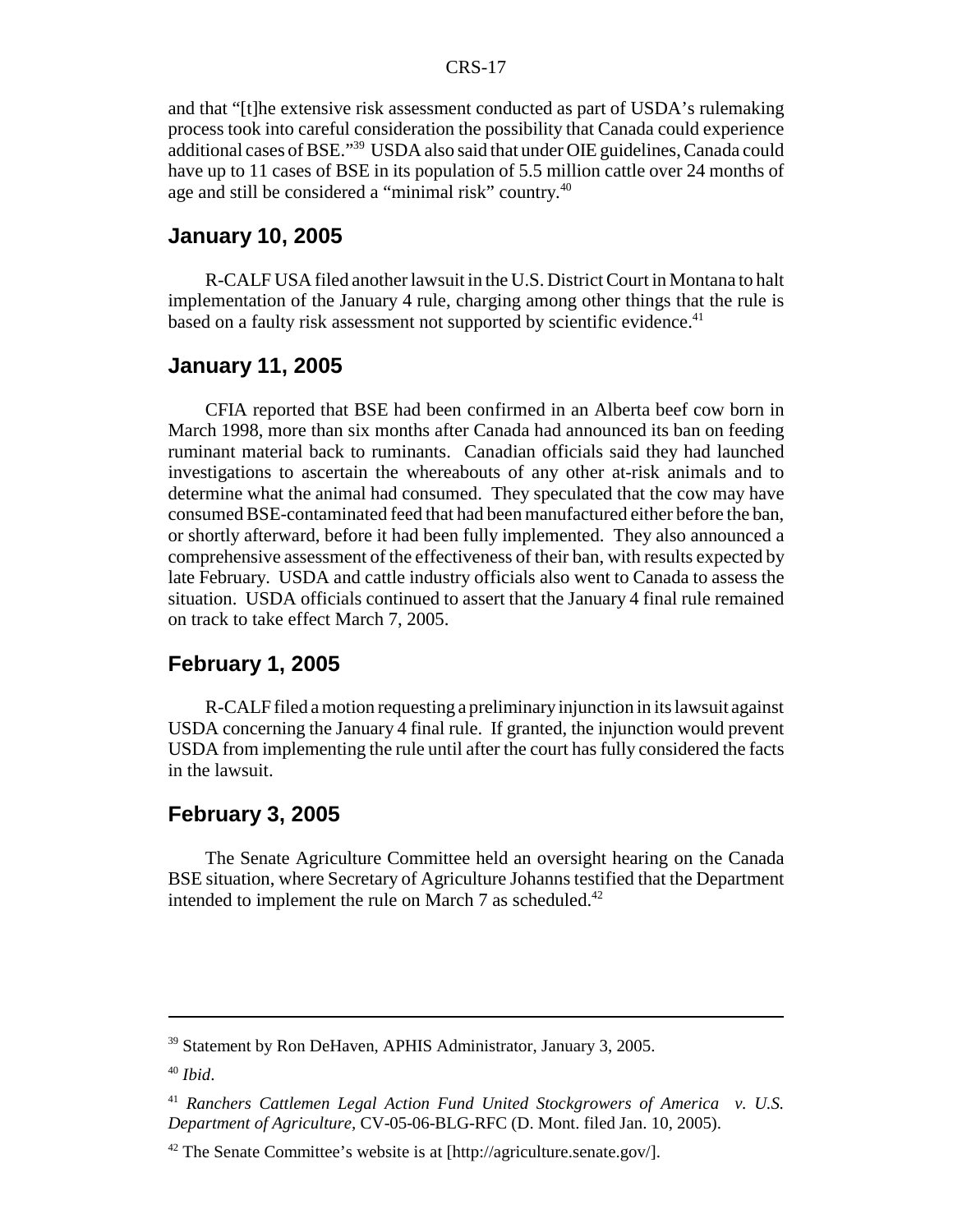#### **February 14, 2005**

USDA's Office of Inspector General (OIG) released the results of its audit report *Oversight of the Importation of Beef Products from Canada*. OIG found that the Department's actions were sometimes arbitrary and undocumented, that policy decisions were poorly communicated to the public and between APHIS and FSIS, and that controls over the regulatory process were inadequate. The report's executive summary noted that the gradual expansion of permissible Canadian imports:

...occurred because the agency employees tasked with administering the permit process did not consider the initial announcement made by the Secretary to exclude products similar to those on the published list of low-risk products, if APHIS had concluded that the products posed similar risk levels. However, APHIS did not develop documentation to support the agency's conclusions that the additional products were low-risk products. APHIS also did not have a review structure or other monitoring process in place to identify discrepancies between publicly stated policy and agency practice. According to APHIS officials, they considered the initial announcement made by the Secretary to be part of an effort to demonstrate to the world that such trade with Canada was safe and appropriate. Accordingly, they allowed the import of products they considered low risk in an attempt to further that greater effort. However, APHIS did not document the process it used to determine the additional products were low risk.

As a result of the "permit creep" that occurred between August 2003 and April 2004, APHIS issued permits for the import of beef tongue as well as other permits for products with questionable eligibility. Further, the agency allowed the import of products from Canadian facilities that produced both eligible and ineligible products, thus increasing the possibility that higher-risk product could be inadvertently exported to the United States. This practice contrasted with APHIS' publicly stated policy that only Canadian facilities that limited production to eligible products would be allowed to ship to the United States. In addition, APHIS did not communicate its decisions to all interested parties and USDA was criticized by segments of the public, the cattle industry, and the U.S. Congress.<sup>43</sup>

Among other criticisms, OIG said that APHIS issued 1,155 import permits without ensuring that the agency had an appropriate system of internal controls to manage the process, which was originally developed for handling permit requests for small amounts of product. The process was not adequate to deal with the high volume of requests for large quantities of commercial beef, OIG observed. It added that because of inadequate monitoring of import requirements, "there was reduced assurance that Canadian beef entering the United States was low-risk. Some product with questionable eligibility, as described above, entered U.S. commerce." USDA

<sup>43</sup> USDA, OIG. *Animal and Plant Health Inspection Service Oversight of the Importation of Beef Products from Canada*, (pages iii-iv), at [http://www.usda.gov/oig/webdocs/ 33601-01-HY.pdf].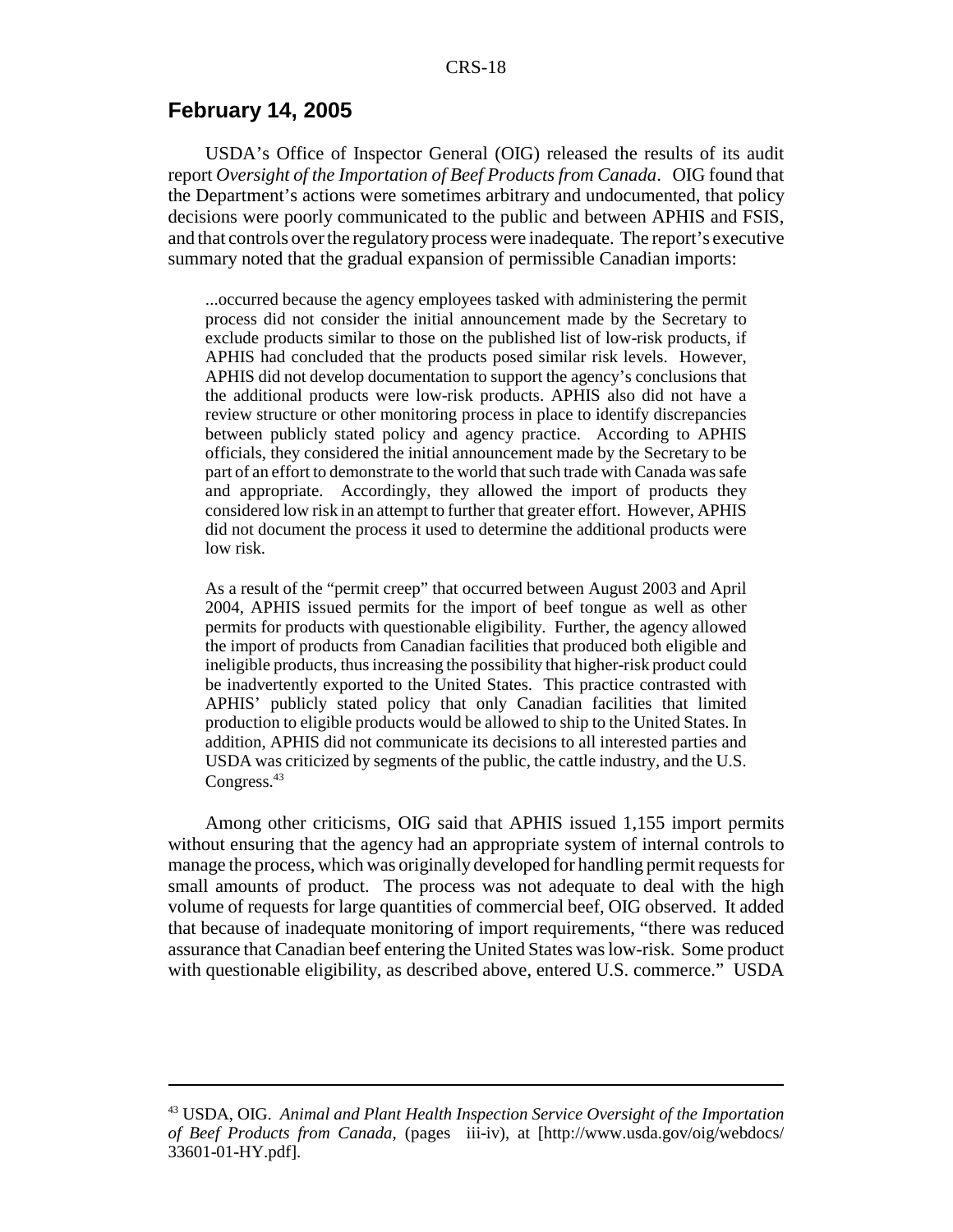agreed with several OIG recommendations for improving its procedures, and generally promised to implement them.44

#### **February 25, 2005**

USDA released its assessment of the effectiveness of the Canadian ban on feeding most ruminant materials back to ruminants. USDA reported that "Canada has a robust inspection program, that overall compliance with the feed ban is good and that the feed ban is reducing the risk of transmission of bovine spongiform encephalopathy in the Canadian cattle population." The Department stated that it "is confident that the animal and public health measures that Canada has in place to prevent BSE, combined with existing U.S. domestic safeguards and additional safeguards provided in the final rule, provide the utmost protections to U.S. consumers and livestock."45

#### **March 1, 2005**

The House Agriculture Committee held a hearing on the Canada beef import rule, taking testimony from Secretary Johanns, two cattle producer groups, and two meat packers.<sup>46</sup>

#### **March 2, 2005**

A federal judge in Montana (the same judge who took action in April 2004) issued a preliminary injunction to halt implementation of the January 4 final rule and ordered attorneys for both USDA and R-CALF to develop a proposed schedule for trial on the merits of whether a permanent injunction should be granted. The judge stated in part that R-CALF had "demonstrated the numerous procedural and substantive shortcomings of the USDA's decision to allow importation of Canadian cattle and beef. The serious irreparable harm that will occur when Canadian cattle and meat enter the U.S. and co-mingle with the U.S. meat supply justifies issuance of a preliminary injunction  $\ldots$  pending a review on the merits."<sup>47</sup>

Secretary Johanns expressed disappointment with the ruling and said "USDA remains confident that the requirements of the minimal-risk rule, in combination with the animal and public health measures already in place in the United States and Canada, provide the utmost protection to both U.S. consumers and livestock. We also remain fully confident in the underlying risk assessment, developed in

 $44$  Ibid.

<sup>45 &</sup>quot;USDA Releases Technical Assessment on the Implementation of the Canadian Feed Ban," February 25, 2005, press release. The USDA findings generally echo those of a separate CFIA assessment. See CFIA, "Feed Ban Review Executive Summary," March 2, 2005, at [http://www.inspection.gc.ca/english/anima/feebet/rumin/revexa/revintroe.shtml].

<sup>46</sup> The House Committee's website is at [http://www.house.gov/agriculture/].

<sup>47</sup> *Ranchers Cattlemen Action Legal Fund USA vs. USDA* (CV-05-06-BLG-RFC).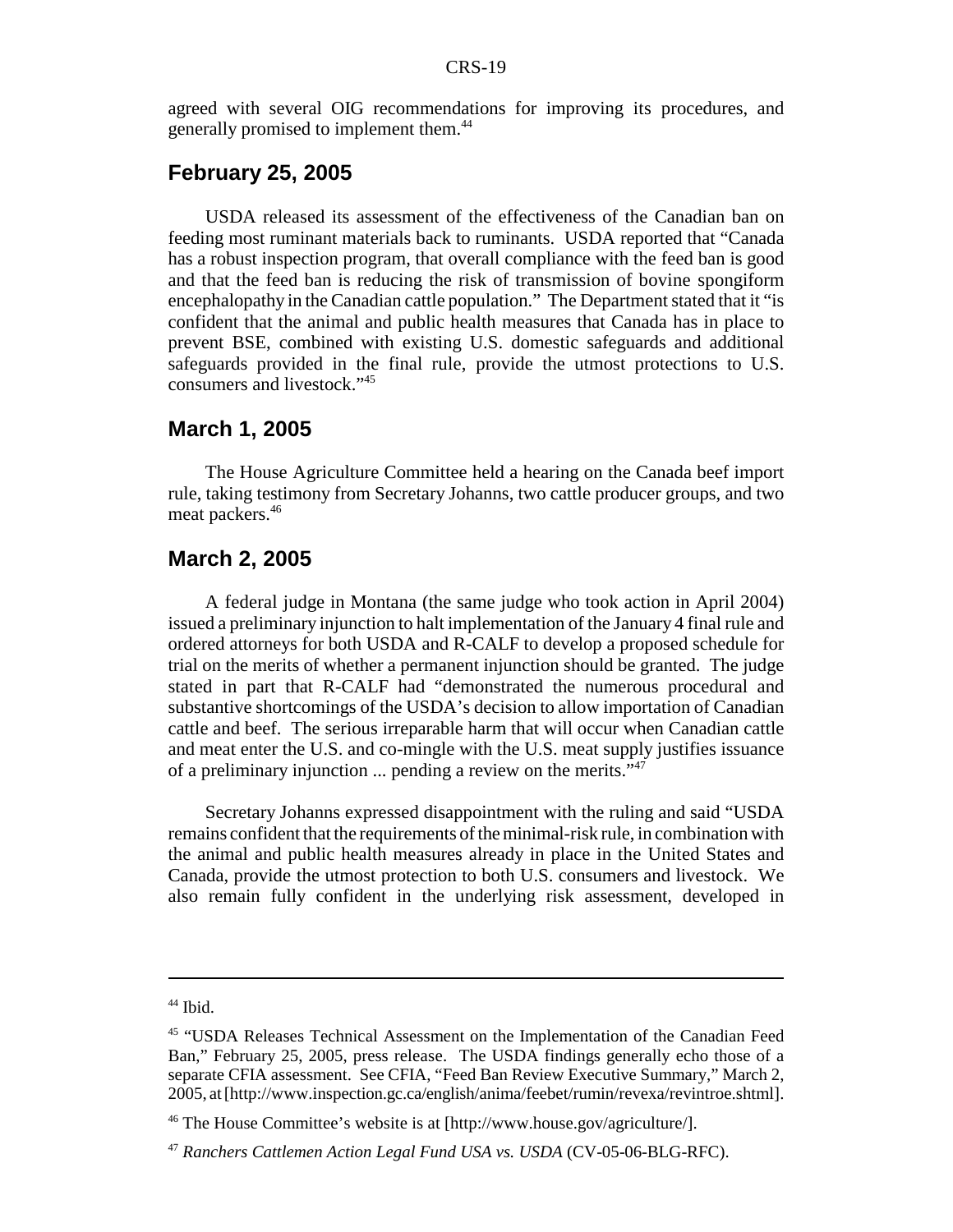accordance with the OIE guidelines, which determined Canada to be a minimal risk region."48

#### **March 3, 2005**

The full Senate voted, 52-46, to approve a resolution (S.J.Res. 4) providing for the disapproval of the January 4 USDA rule. Senate procedural rules allow such a resolution to reach the floor without clearing committee if at least 30 Senators request it. However, House passage and the President's signature are required for the resolution to take effect. The House Agriculture Committee must agree to report the companion House measure (H.J.Res. 23), which is not considered likely. Also, the President has stated his opposition to the resolution.

#### **March 4, 2005**

APHIS posted a notice on the internet to importers, brokers, and other interested parties, about the March 2 preliminary injunction, adding: "Therefore, until further notice, the current import requirements for ruminant and ruminant commodities from Canada will remain unchanged. Only those commodities that were listed in the August 15, 2003 notice (republished May 6, 2004) will be eligible for importation from Canada, under the risk-mitigation measures specified in that notice."

#### **March 7, 2005**

The federal judge in the AMI lawsuit denied the meat packer group's request for a preliminary injunction to, in effect, allow imports of cattle over 30 months (see December 30, 2004 entry).

#### **March 11, 2005**

APHIS published a final rule to delay until further notice the applicability of its January 4 rule on minimal risk regions.

## **Federal Rulemaking Procedures**

Among other observations in his April 26, 2004, temporary restraining order, the judge stated: "It is especially important, for an issue as important to human and animal health and to the agricultural economy as BSE, that USDA make and explain its decisions publicly, rather than confuse the public about what bovine product imports are being allowed." Later in the order, he observed:

USDA counsel offered that the justification for USDA's April 19, 2004 action was the same as for the August 8, 2003 decision, but there is very little in the August  $8<sup>th</sup>$  decision to explain what the risk of importing boneless cuts of beef is or why that risk is acceptable. Where increased risk to human health is at issue, it is particularly critical that USDA be required to provide not only its conclusion

<sup>48</sup> Johanns, Mike, Secretary of Agriculture, March 2, 2005, press release.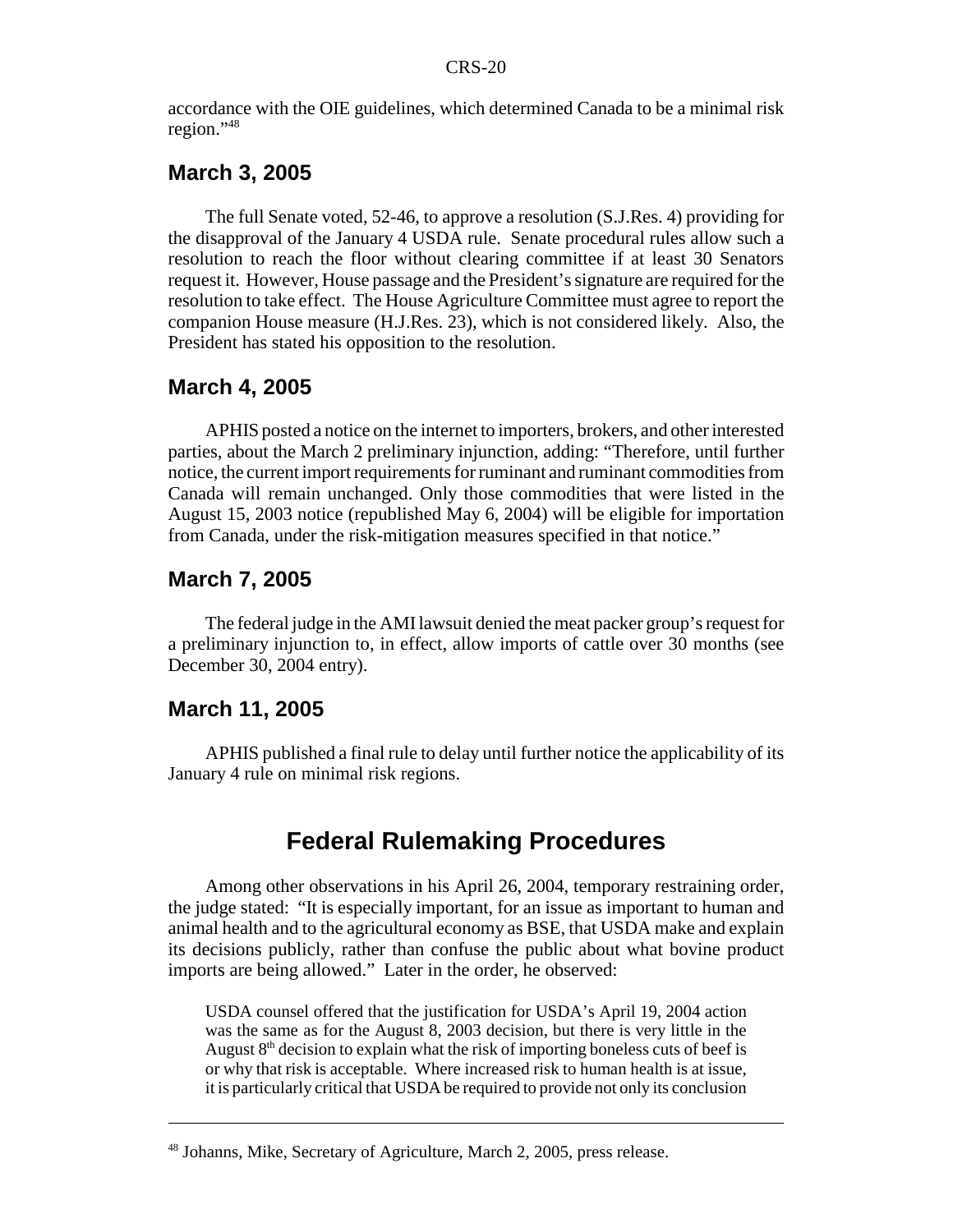that its action carries an acceptable risk to public health, but also the specific basis for that conclusion and the data on which each of the agency's critical assumptions is based.49

The federal rulemaking process is designed by law to enable the public to comment in advance on potential regulatory changes, but this process also allows agencies the flexibility to act quickly in times of emergency. More specifically, the Administrative Procedure Act (APA) generally requires that agencies, including USDA and its agencies, publish a notice of proposed rulemaking (NPRM) in the *Federal Register*. The notice must contain (1) a statement of the time, place, and nature of public rulemaking proceedings; (2) reference to the legal authority under which the rule is proposed; and (3) either the terms or substance of the proposed rule or a description of the subjects and issues involved.

After giving "interested persons" an opportunity to comment on the proposed rule, and after considering the public comments, the agency may then publish the final rule, incorporating a general statement of its basis and purpose. Although the APA does not specify the length of this public comment period, agencies commonly allow at least 30 days. Public comments as well as other supporting materials (e.g., hearing records or agency regulatory studies but generally not internal memoranda) are placed in a rulemaking "docket"which must be available for public inspection. Finally, the APA states that the final rule cannot become effective until at least 30 days after its publication unless (1) the rule grants or recognizes an exemption or relieves a restriction, (2) the rule is an interpretative rule or a statement of policy, or (3) the agency determines that the rule should take effect sooner for good cause, and publishes that determination with the rule. The final rule cannot adopt a provision if the NPRM did not clearly provide notice to the public that the agency was considering adopting it. If challenged in court under the APA, an agency rulemaking can be held unlawful or set aside if it is found to be "arbitrary, capricious, an abuse of discretion, or otherwise not in accordance with the law."

Although the APA generally requires agencies to publish NPRMs before promulgating a final rule, the act provides exceptions to this requirement. For example, the APA states that the notice and comment procedures generally do not apply when an agency finds, for "good cause," that those procedures are "impracticable, unnecessary, or contrary to the public interest." When agencies use the good cause exception, the act requires that they explicitly say so and provide a rationale for the exception's use when the rule is published in the *Federal Register*. An agency can use what is known as "interim final" rulemaking, in which an agency issues a final rule without an NPRM that is generally effective immediately, but with a post-promulgation opportunity for the public to comment. If the public comments persuade the agency that changes are needed in the interim final rule, the agency may revise the rule by publishing a final rule reflecting those changes. Interim final rulemaking can be viewed as another particular application of the good cause

<sup>49</sup> *R-CALF USA vs. USDA*, CV-04-51-BLD-RFC, Apr. 26, 2004.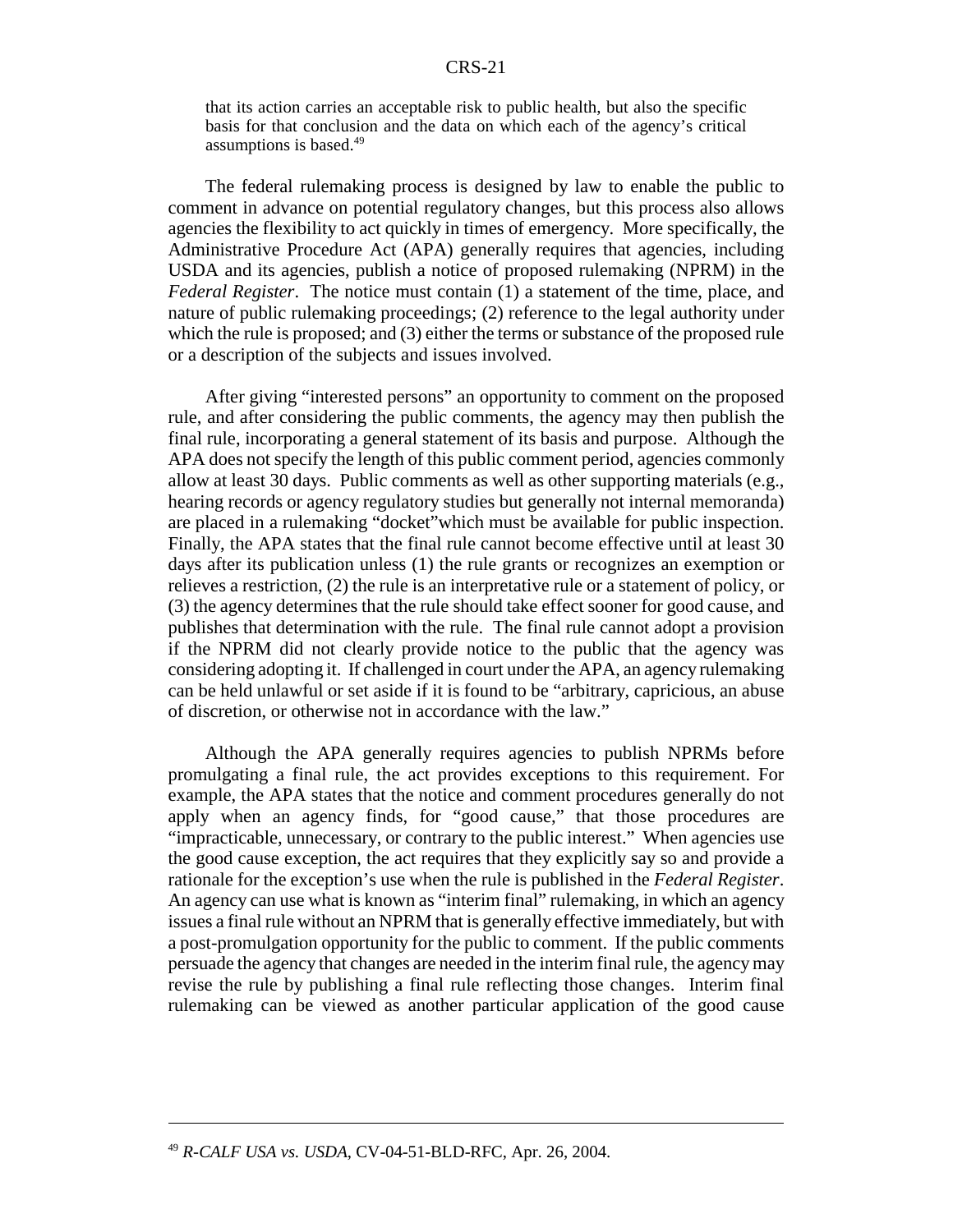exception in the APA, but with the addition of a comment period after the rule has become effective.<sup>50</sup>

For example, USDA's May 2003 action (banning all Canadian imports) was issued as an interim final rule, which took effect immediately but was subject to further refinement because it allowed an opportunity for subsequent public comment. USDA's November 2003 action (proposing to loosen the restrictions and allow importation of certain products and live ruminants from Canada) was published as a proposed rule which allowed for public comment and full consideration before a final decision was made and implemented.

In contrast, the changes in policy that APHIS posted on its website August 15, 2003, October 22, 2003, and April 19, 2004, were not issued as formal rules. The federal district court viewed the April 19 change in particular as a final agency action that should have been made through the rulemaking process. USDA later agreed that it had made procedural errors, and said it had put in place protocols regarding how any similar actions would be made and communicated to the public in the future.

The R-CALF lawsuit did not ask for a ruling on USDA's initial announcements in August 2003 which had first opened the U.S. border to Canadian imports. In fact, the legal stipulation agreed to by both parties uses the August 15, 2003, list as a benchmark for what bovine products can be imported from Canada. Nonetheless, the judge in the case, and some legal observers, have indicated that even these August actions also could have been vulnerable to legal challenge because they were not taken through the rulemaking process.

In agreeing to rescind their April 19 action, USDA officials acknowledged that they had skirted rulemaking requirements by changing import requirements without public input. USDA spokesmen also said that neither the Secretary of Agriculture nor the Under Secretary for Marketing and Regulatory Programs were aware that APHIS had been issuing import permits for Canadian beef products other than those the Secretary had announced on August 8, 2003. Adhering to statutorily-prescribed rulemaking procedures also has a practical advantage — helping to ensure that policy-level officials are aware of, approve, and are held accountable for policy changes, particularly those with far-reaching effects and/or those that are likely to be controversial.

<sup>50</sup> For additional details, see CRS Report RL32240, *The Federal Rulemaking Process: An Overview*, by Curtis W. Copeland, from which the preceding discussion is excerpted.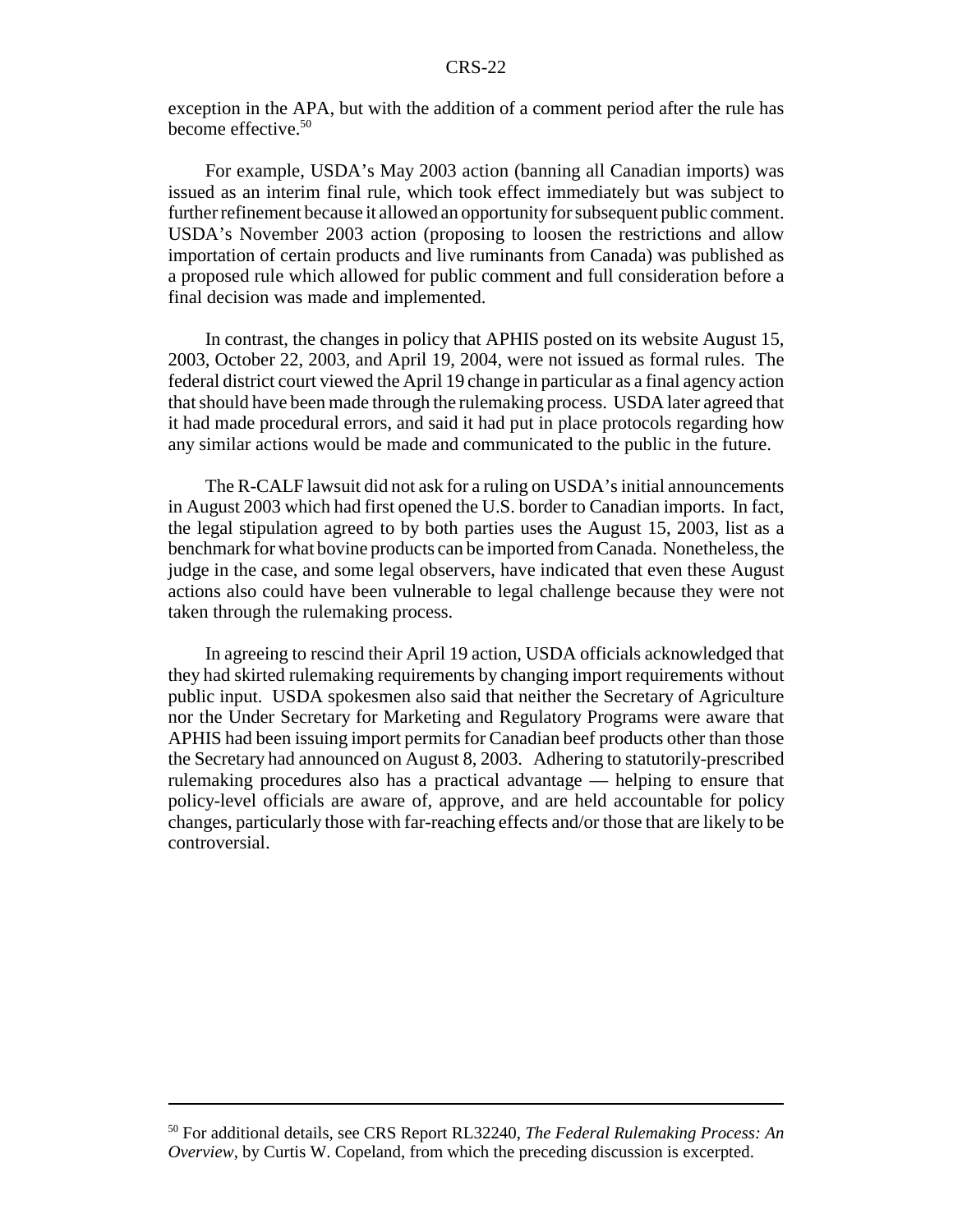## **Appendix A. Selected "Low Risk Canadian Products"**

| <b>Permitted Bovine Meat Products* as of:</b>                                                                                                                                                                                                                                                                                                                                                                                                                                                                                                        | <b>Required Risk Mitigations</b>                                                                                                                                                                                                                                                                                                                                                                                                                                                                                                                                                                                |
|------------------------------------------------------------------------------------------------------------------------------------------------------------------------------------------------------------------------------------------------------------------------------------------------------------------------------------------------------------------------------------------------------------------------------------------------------------------------------------------------------------------------------------------------------|-----------------------------------------------------------------------------------------------------------------------------------------------------------------------------------------------------------------------------------------------------------------------------------------------------------------------------------------------------------------------------------------------------------------------------------------------------------------------------------------------------------------------------------------------------------------------------------------------------------------|
| <b>August 8, 2003:</b><br>Bovine Meat, Boneless Fresh or Frozen from animals under 30 months of age -<br>(no manufacturing trim derived from bone, advanced meat recovery, mechanically<br>separated meat, ground meat, or low-temperature rendered product)                                                                                                                                                                                                                                                                                         | CFIA verification that the animals were under 30 months of age when slaughtered and<br>are not known to have been fed prohibited products during their lifetime; brain and<br>spinal cord are removed; slaughter plant only kills animals less than 30 months of age                                                                                                                                                                                                                                                                                                                                            |
| <b>August 15, 2003:</b><br>Bovine Meat, Boneless Fresh or Frozen from animals under 30 months of age -<br>(no manufacturing trim derived from bone, advanced meat recovery, mechanically<br>separated meat, ground meat, or low-temperature rendered product) [includes<br>trim/manufacturing trim derived from skeletal muscle with associated tissues, not<br>including any ground meat, trim derived from a mechanical separation process<br>(including AMR), or derived from vertebral column]                                                   | CFIA verification that the animals were under 30 months of age when slaughtered and<br>are not known to have been fed prohibited products during their lifetime; brain and<br>spinal cord are removed; slaughter plant only kills animals less than 30 months of age                                                                                                                                                                                                                                                                                                                                            |
| October 22, 2003:<br>Bovine Meat, Boneless Fresh or Frozen from animals under 30 months of age -<br>(no advanced meat recovery, mechanically separated meat, ground meat, or low-<br>temperature rendered product) [includes trim/manufacturing trim derived from<br>skeletal muscle with associated tissues, not including any ground meat, trim derived<br>from a mechanical separation process (including AMR), or derived from vertebral<br>column]                                                                                              | CFIA verification that the animals were under 30 months of age when slaughtered-and<br>are not known to have been fed prohibited products during their lifetime; that the<br>animals were subject to a ban on the feeding of prohibited materials during their life<br>span; brain and spinal cord are removed; slaughter plant only kills animals less than 30<br>months of age or an approved segregation procedure is in place                                                                                                                                                                               |
| April 19, 2004:<br>Bovine meat and meat products including: boneless, bone-in, ground meat, and<br>further processed bovine meat products fresh or frozen from animals under 30<br>months of age — (no advanced meat recovery, mechanically separated meat,<br>ground meat, or low-temperature rendered product) [includes trim/manufacturing<br>trim derived from skeletal muscle with associated tissues, not including any ground<br>meat, trim derived from a mechanical separation process (including AMR), or<br>derived from vertebral column | CFIA verification that the animals were under 30 months of age when slaughtered; that<br>the animals were subject to a ban on the feeding of prohibited materials during their life<br>span; slaughter plant only kills animals less than 30 months of age or an approved<br>segregation procedure is in place Personal use amounts under 50 lbs. are exempt from<br>requiring an import permit. Shipments need to be accompanied with CFIA Annex (E)1<br>stating USDA and CFIA agreed upon certification statements and VS Import Permit<br>Form 16-6. For edible use. Not for use in animal feed or pet food. |
| <b>May 6, 2004:</b> Identical to August 15, 2003                                                                                                                                                                                                                                                                                                                                                                                                                                                                                                     | Identical to August 15, 2003                                                                                                                                                                                                                                                                                                                                                                                                                                                                                                                                                                                    |

\*Bovine meats only, excerpted from complete lists posted on these dates by APHIS. Veal, bovine liver, hearts, kidney, tripe, lips, as well as various sheep, goat, cervid, and other ruminant products also are in some or all lists. Strikeouts show language removed from prior list; italics show language added since last list.